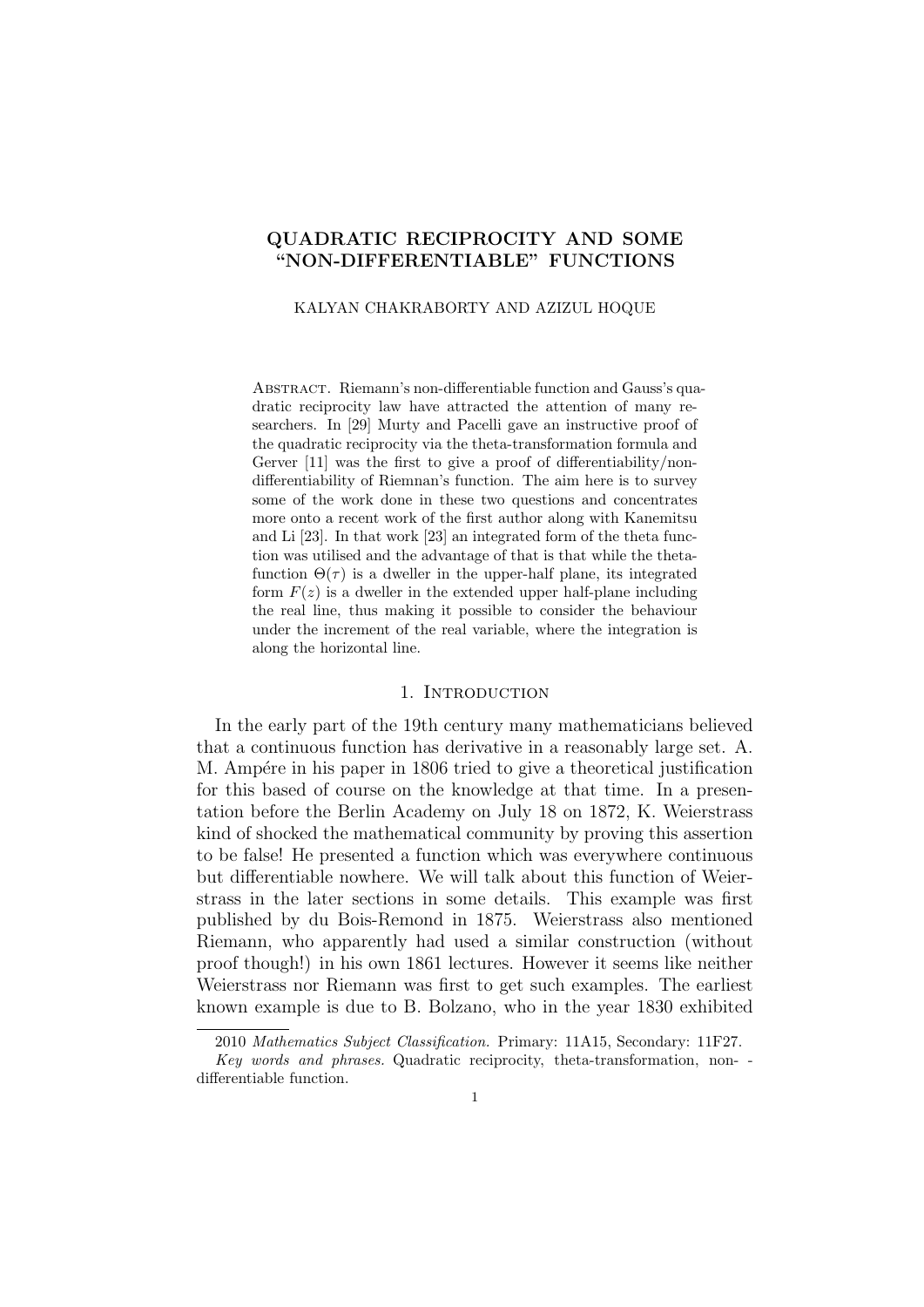(published in the year 1922 after being discovered a few years earlier) a continuous nowhere differentiable function. Around 1860 the Swiss mathematician, C. Cellérier discovered such a function but unfortunately it was not published then and could be published only in 1890 after his death. To know more about the interesting history and details about such functions, the reader is referred to the excellent Master's thesis of J. Thim [22].

Riemann, as mentioned in the earlier paragraph, opined that the function,

$$
f(x) = \sum_{n=1}^{\infty} \frac{\sin n^2 x}{n^2}
$$

is nowhere differentiable. K. Weierstrass (in 1872) tried to prove this assertion, but couldn't resolve it. He could construct another example of a continuous nowhere differentiable function

$$
\sum_{n=0}^{\infty} \cos(b^n \pi x)
$$

where  $0 < a < 1$  and b is a positive integer such that

$$
ab > 1 + 3/2\pi.
$$

G.H. Hardy [14] showed that Weierstrass function has no derivative at points of the form  $\xi \pi$  with  $\xi$  is either irrational or rational of the form  $2A/(4B+1)$  or  $(2A+1)/(2B+2)$ . Much later in 1970, J. Gerver [11] disproved Riemann's assertion by proving that his function is differentiable at points of the form  $\xi \pi$  where  $\xi$  is of the form  $(2A+1)/(2B+1)$ , with derivative  $-1/2$ . Arthur, a few years later in 1972, used Poisson's summation formula and properties of Gauss sums to deduce Gerver's result and thus established a link between Riemann's function and quadratic reciprocity (via Gauss sums). Interested reader can also look into two excellent expositions of Riemann's function by E. Neuenschwander [30] and that of S. L. Segal [31] for further enhancement in knowledge regarding this problem. This problem was explored by many other authors and among them a few references could be [14, 24, 12, 13] and [19].

In an interesting work in [23], the authors observed that Riemann's function  $f(x)$  is really an integrated form of the classical  $\theta$ - function. Then they make the link to quadratic reciprocity from an exposition of M. R. Murty and A. Pacelli [29], who (following Hecke) showed that the transformation law for the theta function can be used to derive the law of quadratic reciprocity. The goal of [23] was to combine these two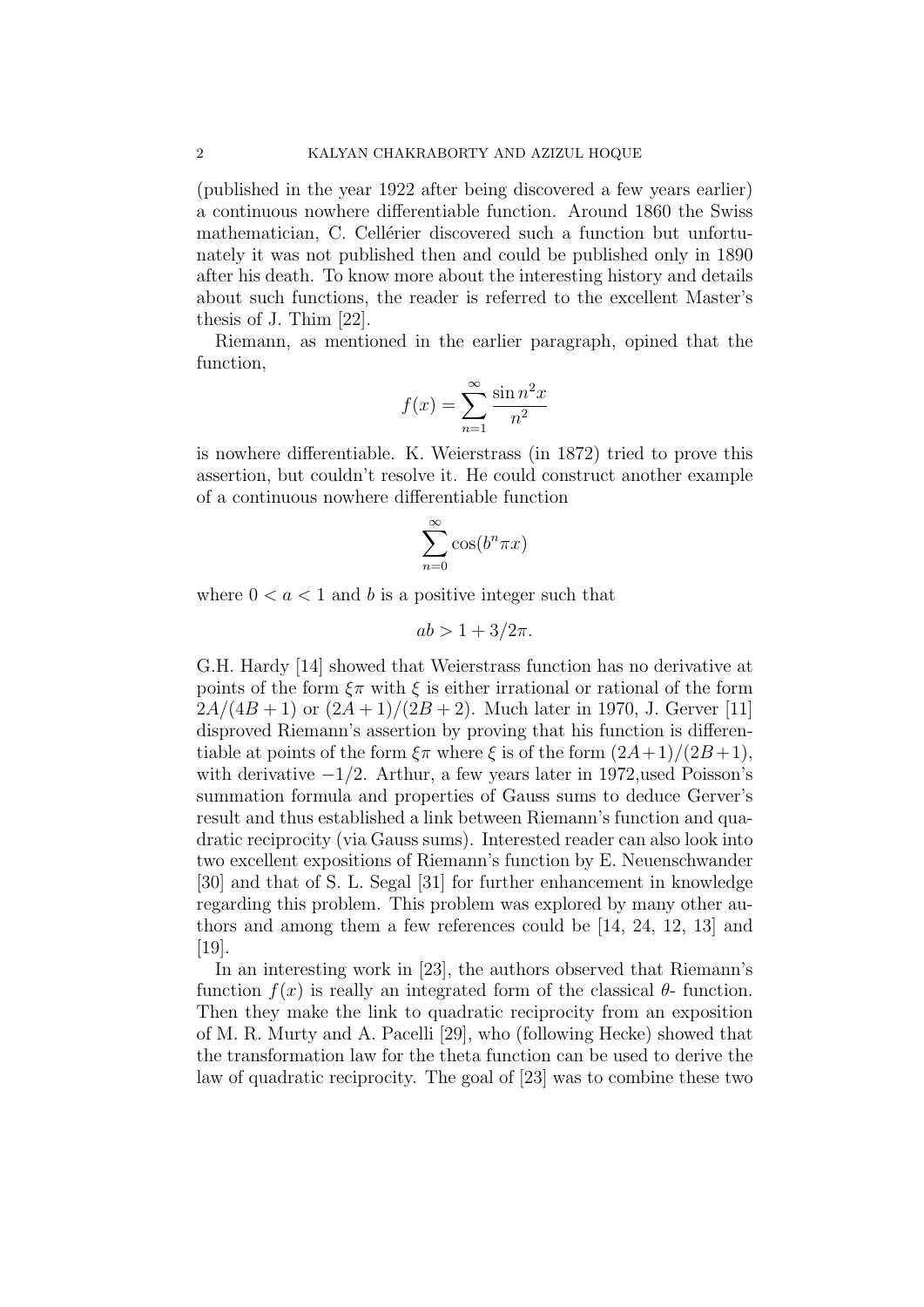ideas and derive both, the differentiability of  $f(x)$  at certain points and the law of quadratic reciprocity at one go.

An identity of Davenport and Chowla arose our interest in Riemann's function. The identity is:

$$
\sum_{n=1}^{\infty} \frac{\lambda(n)}{n} \psi(nx) = -\frac{1}{\pi} \sum_{n=1}^{\infty} \frac{\sin 2\pi n^2 x}{n^2}.
$$
 (1.1)

The notations are standard, i.e.

$$
\lambda(n) = (-1)^{\Omega(n)}
$$

with  $\Omega(n)$  denotes the total number of distinct prime factors of n. Also,

$$
\psi(x) = -\frac{1}{\pi} \sum_{n=1}^{\infty} \frac{\sin 2\pi nx}{n}
$$

is the saw-tooth Fourier series, i.e. it is the Fourier series expansion of the 'saw-tooth' function:

$$
f(x) = \begin{cases} 1/2(\pi - x), & \text{if } 0 < x \le 2\pi; \\ f(x + 2\pi), & \text{otherwise.} \end{cases}
$$

We would like to spare some discussion for this identity. On one hand in (1.1) there is the Liouville function, a prime number-theoretic entity. On the other hand one has Riemann's example of an interesting function. The integrated identity can be derived from the functional equation only, but to differentiate it, one needs the estimate for the error term for the Liouville function. This is as deep as the prime number theorem and is known to be very difficult.

The situation is similar to Ingham's handling [20] of the prime number theorem. First one applies the Abelian process (integration) and then Tauberian process (differencing) which needs more information. A huge advantage of this process in [23] is that while the theta-function  $\Theta(\tau)$  dwells in the upper-half plane, its integrated form  $F(z)$  is a dweller in the extended upper half-plane which includes the real line. This makes it possible to consider the behaviour under the increment of the real variable, where the integration is along the horizontal line. The elliptic theta-function  $\theta(s) = \Theta(-i\tau)$  is a dweller in the right half-plane  ${\sigma > 0}$ , where the integration is along the vertical line. In terms of Lambert series, an idea of Wintner to deals with limiting the behaviour of the Lambert series on the circle of convergence, i.e. radial integration. Here it corresponds to integration along an arc.

One can think of it as two apparently disjoint aspects merging on the real line as limiting behaviours of zeta and that of theta-functions. In [23], the main observation was that the right - hand side may be viewed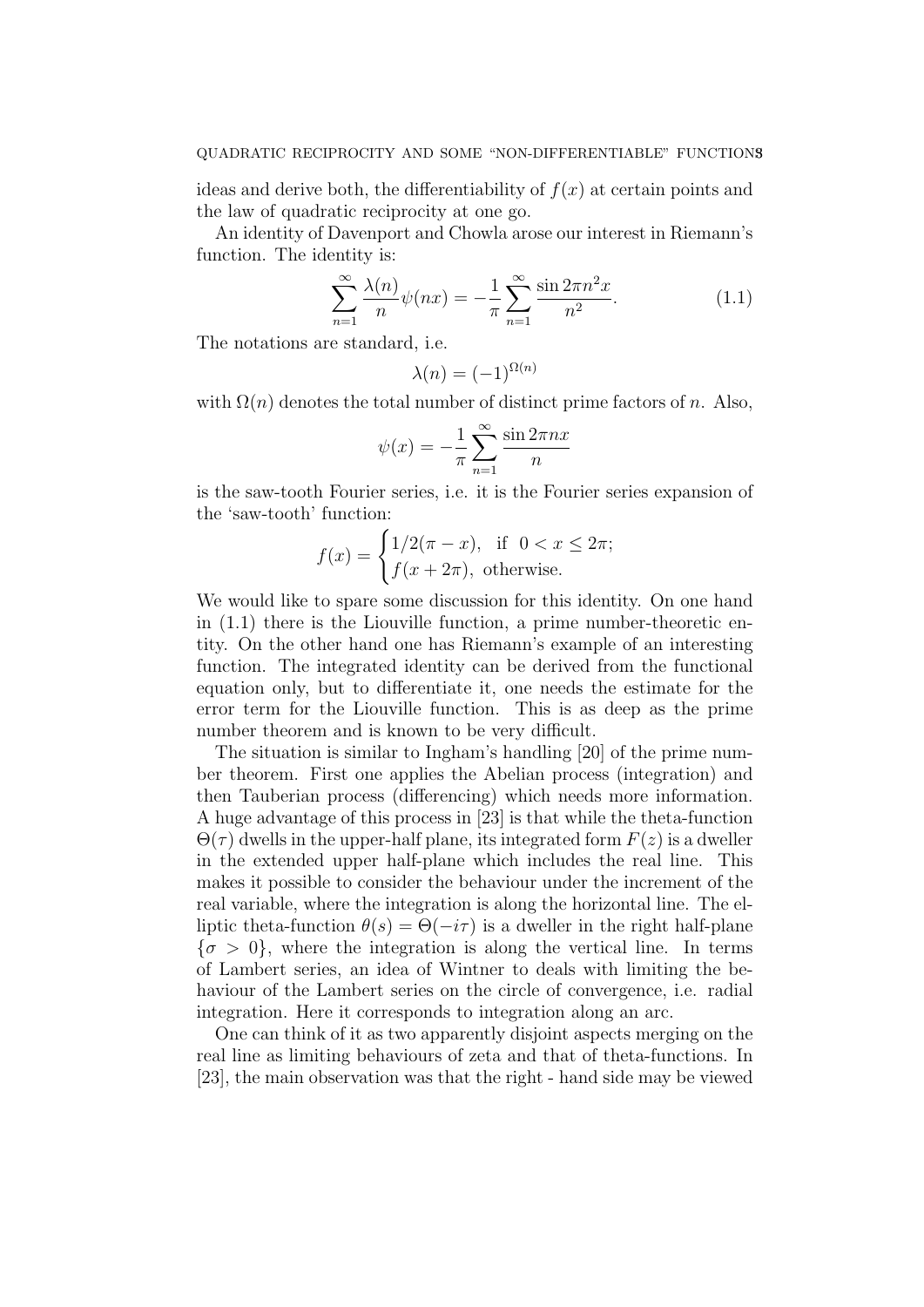as the imaginary part of the integrated theta-series. It seems that the uniform convergence of the left-hand side and the differentiability of the right-hand side merge as the limiting behaviour of a sort of modular function and that of the Riemann zeta-function.

#### 2. Weierstrass's non-dirrefrentiable function

We begin with the following function which is due to Weierstrass:

$$
f(x) = \sum a^n \cos b^n \pi x.
$$

In 1875, Weierstrass proved that  $f(x)$  has no differential coefficient for any value of  $x$  with restrictions that  $b$  is an odd integer,

$$
0 < a < 1 \tag{2.1}
$$

and

$$
ab > 1 + \frac{3}{2}\pi.
$$
 (2.2)

This result has been generalized by many mathematicians (for details see [6, 10, 26, 27, 35]) by considering functions of more general forms

$$
C(x) = \sum a_n \cos b_n x \tag{2.3}
$$

and

$$
S(x) = \sum a_n \sin b_n x \tag{2.4}
$$

where  $a_n$  and  $b_n$  are positive, the series  $\sum a_n$  is convergent, and the sequence  ${b_n}$  increase steadily with more than a certain rapidity. In 1916, G. H. Hardy with a new idea, developed a powerful method to discuss the differentiability Weierstrass's function. This method is easy to apply to find very general conditions for the non-differntiability of the type of series  $(2.3)$  and  $(2.4)$ . The known results concerning the series (2.3) are, so far we are aware, are as follows: K. Weierstrass gave the condition (2.2) and only improvement to this is

$$
ab > 1 + \frac{3}{2}\pi(1 - a). \tag{2.5}
$$

This was due to T. J. Bromwich  $[3]$ . The conditions  $(2.2)$  and  $(2.5)$ debar the existence of a finite (or infinite) differential coefficient. For the non-existence of a finite differential coefficient, there are alternative conditions which were independently given by U. Dini, M. Lerch and T. J. Bromwich. The conditions given by U. Dini are

$$
ab \ge 1, \qquad ab^2 > 1 + 3\pi^2 \tag{2.6}
$$

and that are given by M. Lerch:

$$
ab \ge 1, \qquad ab^2 > 1 + \pi^2. \tag{2.7}
$$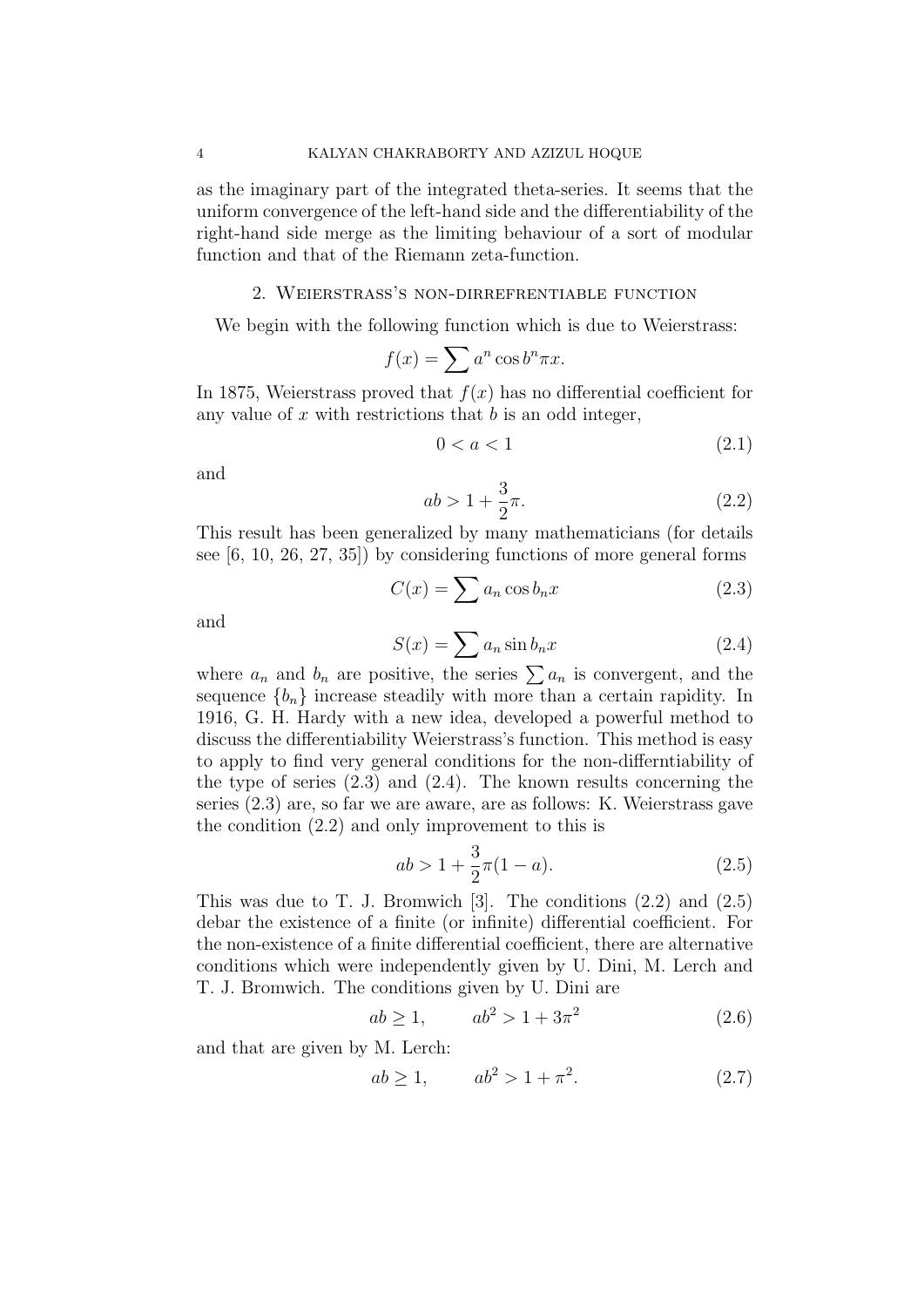Finally, T. J. Bromwich provided the following conditions for the same

$$
ab \ge 1, \qquad ab^2 > 1 + \frac{3}{4}\pi^2(1-a). \tag{2.8}
$$

All these conditions though supposed that  $b$  is an odd integer. However, U. Dini [7] showed that if the condition (2.2) is replaced by

$$
ab > 1 + \frac{3}{2}\pi \frac{1-a}{1-3a} \tag{2.9}
$$

or the condition (2.6) by

$$
ab > 1, \t ab2 > 1 + 15\pi^{2} \frac{1-a}{5 - 21a}
$$
\t(2.10)

then the restriction "odd" on b may be removed. It is naturally in built in the condition (2.9) that  $a < \frac{1}{3}$  and in the condition (2.10) that  $a < \frac{5}{21}$ .

The conditions  $(2.5)$ – $(2.10)$  look superficial though. It is hard to find any corroboration between these conditions as to why they really correspond to any essential feature of the problems arise in discussion of Weierstrass function. They appear merely as a consequence of the limitations of the methods that were employed. There is in fact only one condition which suggests itself naturally and seems truly relevant to the situation at hand, namely:

$$
ab \geq 1.
$$

The main results that were proved by G. H. Hardy [14] concerning Weierstrass function and the corresponding function defined by a series of sines and cosines, are summerized below. It is interesting to note that b has no more restriction to be an integer in the next two results.

# **Theorem 2.1.** *(Hardy) The functions*

$$
C(x) = \sum a^n \cos b^n \pi x, \qquad S(x) = \sum a^n \sin b^n \pi x,
$$

(with  $0 < a < 1, b > 1$ ) have no finite differential coefficient at any point whenever  $ab \geq 1$ .

Remark 2.1. The above Theorem 2.1 is not true if the word "finite" is omitted.

**Theorem 2.2.** *(Hardy)* Let  $ab > 1$  and so  $\xi = \frac{\log(1/a)}{\log b} < 1$ . Then each of the functions in the previous theorem satisfy

$$
f(x+h) - f(x) = O(|h|^\xi),
$$

for each value of  $x$ . Neither of them satisfy

$$
f(x+h) - f(x) = o(|h|^\xi),
$$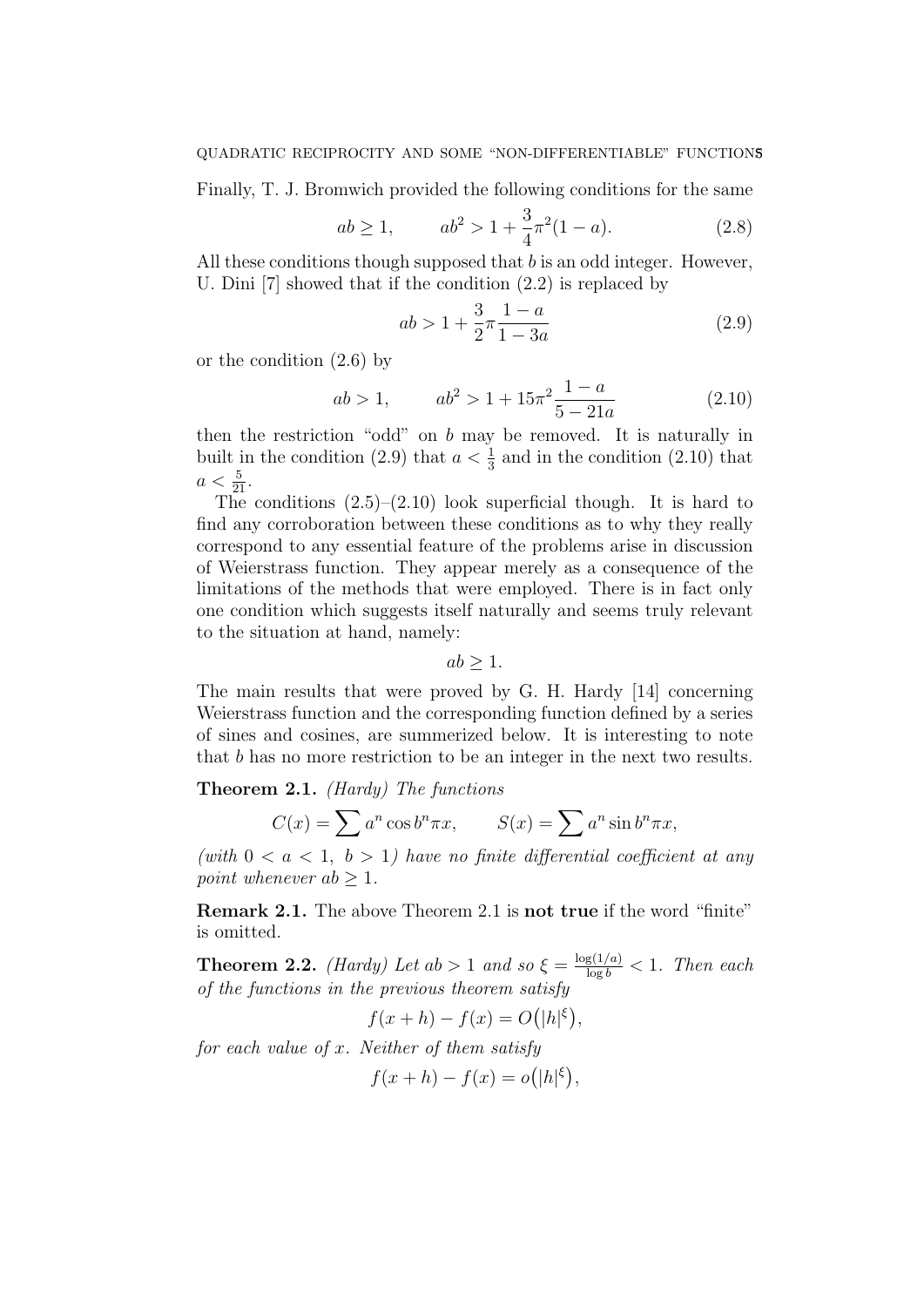#### for any x.

Hardy proved these theorems in two steps. In the first step, he considered b an integer and then in the second step, he extended his proof for general case. In the next two subsections, we give the outline of the proof of these theorems.

2.1. b is an integer. Let us substitute  $\theta = \pi x$  and then the function of Weierstrass becomes a Fourier series in  $\theta$ . Following which he defines a harmonic function  $G(r, \theta)$  by the real part of the power series:

$$
\sum a_n z^n = \sum a_n r^n e^{ni\theta}.
$$

This series is convergent when  $r < 1$ . One further supposes that  $G(r, \theta)$ is continuous for  $r \leq 1$ , and that

$$
G(1,\theta) = g(\theta).
$$

Let us first recall some results concerning the function  $G(r, \theta)$  under the above assumptions. We also use the familiar Landau symbol:

 $f(n) = o(q(n))$  which means that for all  $c > 0$  there exists some  $k > 0$ such that  $0 \le f(n) < cg(n)$  for all  $n \ge k$ . The value of k must not depend on  $n$ , but may depend on  $c$ . The first lemma can be proved by considering  $\theta_0 = 0$ .

## Lemma 2.1. Let

$$
g(\theta) - g(\theta_0) = o(|\theta - \theta_0|)
$$

where  $0 < \alpha < 1$  and  $\theta \rightarrow \theta_0$ . Then

$$
\frac{\delta G(r, \theta_0)}{\delta \theta_0} = o(1 - r)^{(1 - \alpha)}
$$

whenever  $r \to 1$ .

The next lemma is a well-known result and interested reader can find a proof of it in [9].

**Lemma 2.2.** Suppose  $g(\theta)$  has a finite differential coefficient  $g'(\theta_0)$  for  $\theta = \theta_0$ . Then

$$
\frac{\delta G}{\delta \theta_0} \to g'(\theta_0)
$$

with  $r \to 1$ .

The next result is a special case of a general theorem proved by J. E. Littlewood and G. H. Hardy in [17].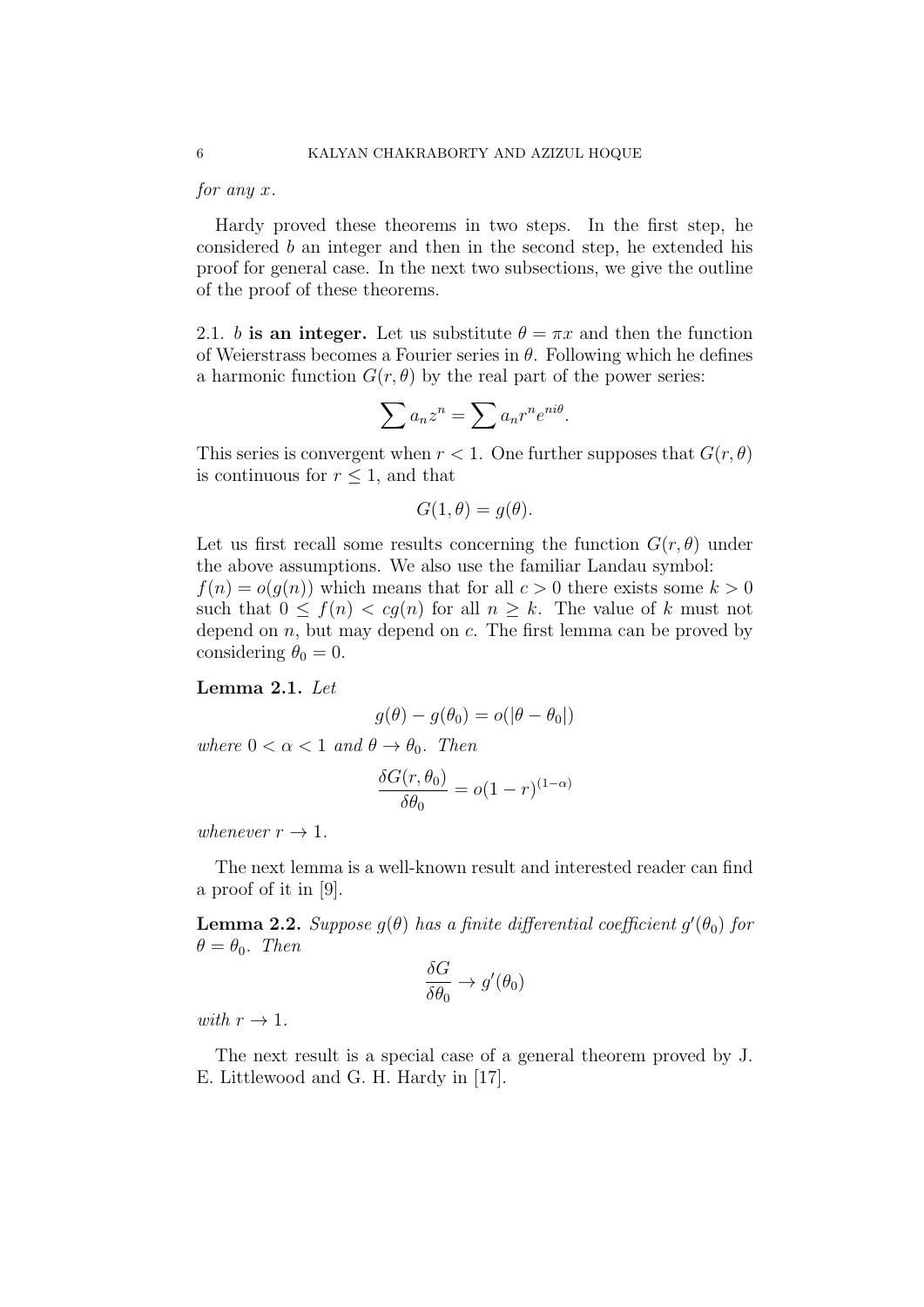**Lemma 2.3.** Let  $f(y)$  is a real or complex valued function of the real variable y, possessing a p<sup>th</sup> differential coefficient  $f^{(p)}(y)$  which is continuous in  $(0, y_0]$ . Let  $\lambda \geq 0$  and that

$$
f(y) = o(y^{-\lambda})
$$

whenever  $\lambda > 0$  and

$$
f(y) = A + o(1)
$$

whenever  $\lambda = 0$ . Also in either cases that

$$
f^{(p)}(y) = O(y^{-p-\lambda}).
$$

Then

$$
f^{(q)}(y) = o(y^{-q-\lambda})
$$

for  $0 < q < p$ .

Now by setting 
$$
e^{-y} = u
$$
,  $f(y) = \sum a_n u^n$  and then applying

$$
a_0 + a_1 + \dots + a_n = s_n = 1 + b^{\rho} + b^{2\rho} + \dots + b^{\nu\rho}
$$

for  $b^{\nu} \leq n < b^{\nu+1}$ , one can easily get:

**Lemma 2.4.** Let us suppose  $\rho > 0$  and that  $f(y) = \sum b^{n\rho} e^{-b^n y}$ . Then  $f(y) = O(y^{-\rho})$ 

as  $y \to 0$ .

The next result is also not difficult to prove.

Lemma 2.5. Let

$$
\sin b^n \pi x \to 0
$$

as  $n \to 0$ . Then  $x = \frac{p}{b^q}$  $\frac{p}{b^q}$  for some integers  $p$  and  $q$ .

**Remark 2.2.** It is clear from the above lemma that  $\sin b^n \pi x = 0$  for  $n \geq q$ .

To state the next lemma, one needs the following notations which was introduced by G. H. Hardy and J. E. Littlewood in [15]. The notation  $f = \Omega(\phi)$  basically signifies the negation of  $f = o(\phi)$ , that is to say as asserting the existence of a constant K such that  $|f| > K\phi$ for some special sequence of values whose limit is that to which the variable is supposed to tend. The sequence that one can use to prove the following lemma is the values of y, that is  $y = \frac{\rho}{b^m}$  for  $m = 1, 2, 3, \ldots$ 

Lemma 2.6. Suppose that

$$
f(y) = \sum b^{n\rho} e^{-b^n y} \sin b^n \pi x,
$$

where  $y > 0$ , and that

$$
x \neq \frac{p}{b^q}
$$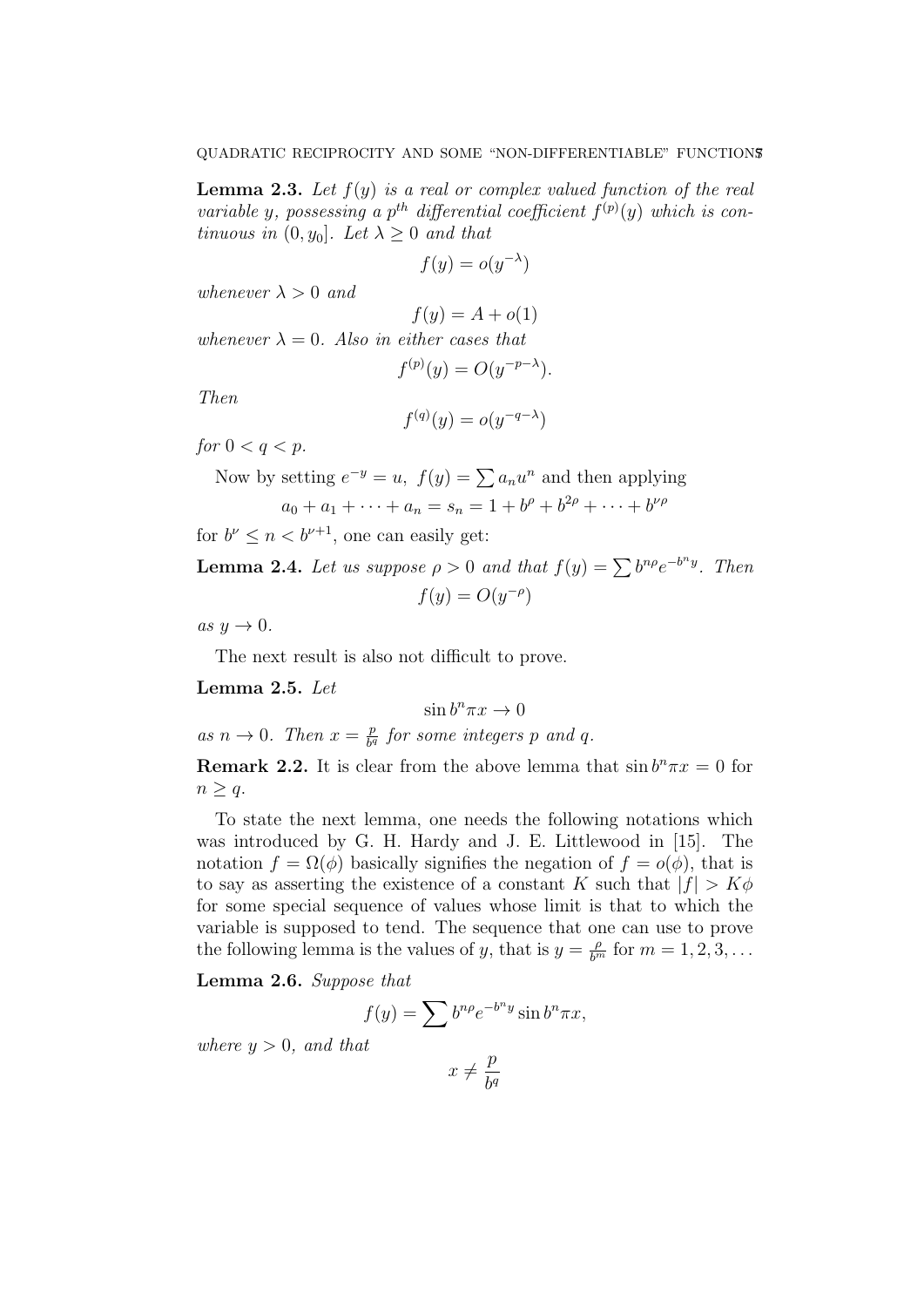for any integral values of p and q. Then

$$
f(y) = \Omega(y^{-\rho})
$$

for all sufficiently large values of  $\rho$ .

We are now in a position to give outline of the proofs of Theorem 2.1 and Theorem 2.2. We give the proof for cosine series and then we provide the outline of the same for the sine series. We begin the proof with the following conditions:

$$
ab > 1\tag{2.11}
$$

and

$$
x \neq \frac{p}{b^q}.\tag{2.12}
$$

Let us suppose

$$
f(x) = \sum a_n \cos b^n \pi x = \sum a_n \cos b^n \theta = g(\theta)
$$

satisfy the condition

$$
f(x+h) - f(x) = o(|h|^{\xi}).
$$

That is,

$$
g(\theta + h) - f(\theta) = o(|h|^{\xi})
$$
\n(2.13)

with

$$
\xi = \frac{\log(1/a)}{b} < 1.
$$

Then if

$$
G(r,\theta) = \sum a_n r^{b^n} \cos b^n \theta = \sum a_n e^{-b^n y} \cos b^n \pi x,
$$

we have (using Lemma 2.1),

$$
F(y) = \frac{\delta G}{\theta} = -\sum (ab)^n e^{-b^ny} sinh^n \pi x
$$
  
= 
$$
-\sum b^{(1-\xi)n} e^{-b^ny} sinh^n \pi x
$$
  
= 
$$
o(y^{\xi-1})
$$

when  $r \to 1$ ,  $y \to 0$ .

Again using Lemma 2.4, one has,

$$
F^{(p)}(y) = (-1)^{p+1} \sum (ab^{p+1})^n e^{-b^ny} \sin b^n \pi x
$$
  
=  $O\left(\sum b^{(p+1-\xi)n} e^{-b^ny}\right)$   
=  $O(y^{\xi-1})$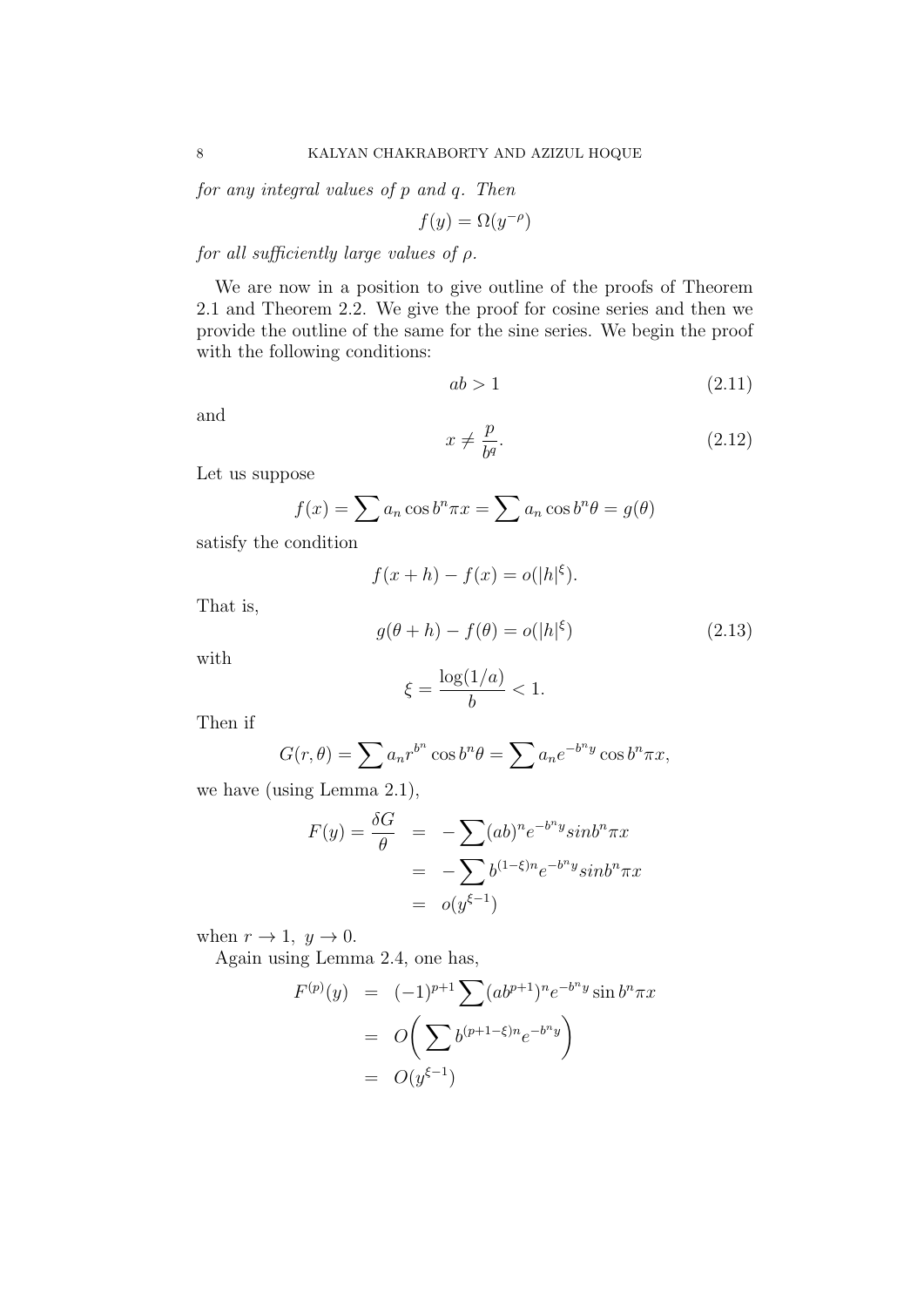for all positive values of  $p$ . It follows from Lemma 2.3 that

$$
F^{(q)}(y) = o(y^{\xi - q - l})
$$

for  $0 < q < p$ , and thus for all positive values of q. But this contradicts the assertion of Lemma 2.6, if  $q$  is sufficiently large. Hence the conditions (2.13) can not besatisfied. The case in which

$$
ab = 1, \xi = 1,
$$

may be treated in the same manner. The only difference is that one should use Lemma 2.2 instead of Lemma 2.1, and that the final conclusion is that:

 $f(x)$  cannot possess a finite differential coefficient for any value of x which is not of the form  $\frac{p}{b^q}$ .

This approach though fails in the case when  $x = \frac{p}{b^d}$  $\frac{p}{b^q}$ . These values of  $x$  need to be treated differently. In this case,

$$
\cos\{b^n \pi(x+h)\} = \cos(b^{n-q}p\pi + b^n \pi h) = \pm \cos b^n \pi h
$$

for  $n > q$ . One takes negative signif both b and p are odd, and positive sign otherwise. Therefore the properties of the function in the neighbourhood of such a value of  $x$  are the same, for the present purpose, as those of the function

$$
f(h) = \sum a^n \cos b^n \pi h
$$

when  $h \to 0$ . Thus

$$
f(h) - f(0) = -2 \sum a^n \sin^2 \frac{1}{2} b^n \pi h
$$
  
= -2 \sum (f\_1 + f\_2).

Here,

$$
f_1 = \sum_{0}^{\nu} a^n \sin^2 \frac{1}{2} b^n \pi h
$$
 and  $f_2 = \sum_{\nu+1}^{\infty} a^n \sin^2 \frac{1}{2} b^n \pi h$ .

We now choose  $\nu$  in such a way that

$$
b^{\nu}|h| \le b^{\nu+1}|h|.\tag{2.14}
$$

Then

$$
f_1 + f_2 > f_1 > \sum_{0}^{\nu} a^n (b^n h)^2 = h^2 \frac{(ab^2)^{\nu+1} - 1}{ab^2 - 1}
$$
  
>  $Kh^2 (ab^2)^{\nu} > Ka^{\nu} > Kb^{-\xi \nu} > K|h|^{\xi}$ 

where the  $K$ 's are constants. Therefore,

$$
f(h)) - f(0) \neq o(|h|^{\xi}).
$$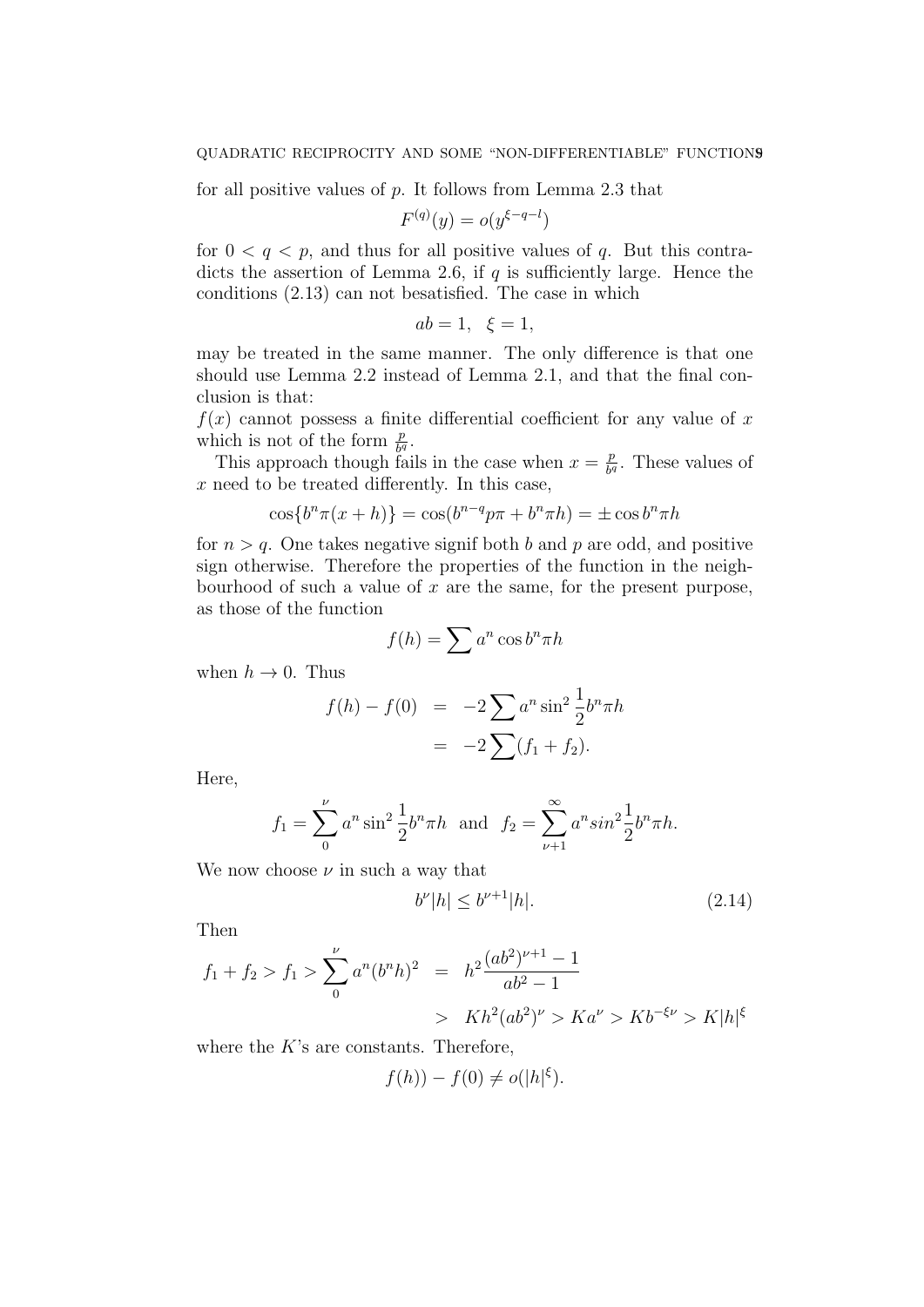This completes the proof when  $ab > 1$ ,  $\xi < 1$ . In this case the graph of  $f(h)$  has a cusp (pointing upwards) for  $h = 0$ , and that of Weierstrass's function has a cusp for  $x = \frac{p}{b}$  $\frac{p}{b^q}$ . On the other hand, if  $ab = 1, \xi = 1$ , then it is proved that

$$
\overline{\lim}_{h\to 0+}\frac{f(h)-f(0)}{h}<0,
$$

and

$$
\underline{\lim}_{h \to 0-} \frac{f(h) - f(0)}{h} > 0,
$$

so that  $f(h)$  has certainly no finite differential coefficient for  $h = 0$ , nor the Weierstrass's function has for  $x = \frac{p}{b^d}$  $\frac{p}{b^q}$ . This completes the proof of Theorem 2.1 and Theorem 2.2 in so far as they relate to the cosine series and are of a negative character. Only part remains is to show that, when  $\xi < 1$ , Weierstrass's function satisfies the condition

$$
f(x+h) - f(x) = O(|h|^\xi)
$$

for all values of  $x$ . One starts with the left hand side:

$$
f(x+h) - f(x) = -2 \sum a^n \sin\{b^n \pi(x+h)\} \sin\frac{1}{2} b^n \pi h
$$

$$
= O\left(\sum a^n |\sin\frac{1}{2} b^n \pi h\right).
$$

Again choose  $\nu$  as in (2.14) and then we have

$$
f(x+h) - f(x) = O(|h| \sum_{0}^{b} a^n b^n + \sum_{\nu+1}^{\infty} a^n)
$$
  
= 
$$
O(a^{\nu} b^{\nu} |h| + a^{\nu})
$$
  
= 
$$
O(a^{\nu})
$$
  
= 
$$
O(|h|^{\xi}).
$$

Hence the condition is satisfied, and in fact it holds uniformly in  $x$ . It is observed that the above argument fails when  $ab = 1$ ,  $\xi = 1$ . In this case though one can only say that

$$
f(x+h) - f(x) = O(\nu|h|I + a^{\nu}) = O\bigg(|h|\log\frac{1}{|h|}\bigg).
$$

It is also be observed that the argument of this paragraph applies to the cosine series as well as to the sine series. This is indeed independent of the restriction that  $b$  is an integer.

The proof of Theorem 2.1 and Theorem 2.2 are now complete so far as the cosine series is concerned. The corresponding proof for the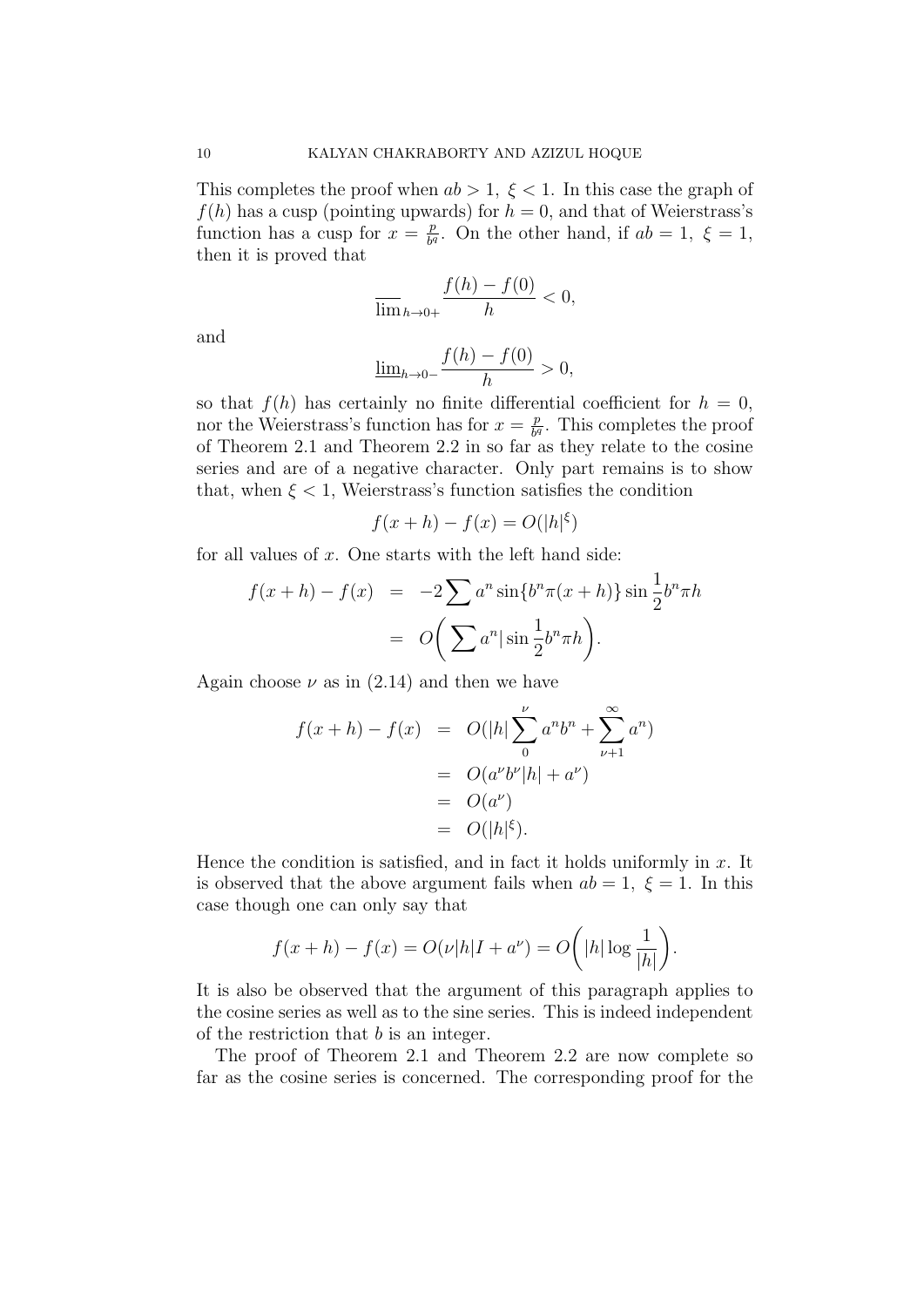sine series differs only in detail. The subsidiary results required are the same except that Lemma 2.5 is being replaced by the following one.

## Lemma 2.7. If

$$
\cos b^n \pi x \to 0,
$$

then b must be odd and

$$
x = \frac{p + \frac{1}{2}}{b^q};
$$

so that  $\cos b^n \pi x = 0$  from a particular value of n onwards. Also the corresponding changes must be made in Lemma 2.6.

If the value of  $x$  is not exceptional (i.e. one of those as is specified in Lemma 2.7), one can repeat the arguments that was used in the case when  $(2.11)$  and  $(2.12)$  hold. Thus it is only necessary to discuss the exceptional values, which can exist only when b is odd. In this case we have,

$$
\sin\{b^n \pi(x+h)\} = \sin(b^{n-q}p\pi + \frac{1}{2}b^{n-q}\pi + b^n \pi h) \n= \pm \sin(\frac{1}{2}b^{n-q}\pi + b^n \pi h),
$$

for  $n > q$ , the sign has to be fixed as in the case when  $x = \frac{p}{b^d}$  $\frac{p}{b^q}$ . The last function is numerically equal to  $\cos b^n \pi h$ . It always has the same sign as  $\cos b^{n}\pi h$ , or always the opposite sign, if  $b = 4k + 1$ . While whenever b is of the form  $4k + 3$ , the corresponding signs agree and differ alternatively. Therefore we are reduced to either to discuss the function

$$
f(h) = \sum a^n \cos b^n \pi h
$$

near  $h = 0$ , or to that of

$$
f(h) = \sum (-a)^n \cos b^n \pi h.
$$

The need is to show that

$$
f(h) - f(0) \neq o(|h|^\xi)
$$

if  $\xi < 1$ , and that  $f(h)$  has no finite differential coefficient for  $h = 0$ , if  $\xi = 1$ .

To do this let us consider the special sequence of values

$$
h = \frac{2}{b^{\nu}} \qquad (\nu = 1, 2, 3, \cdots).
$$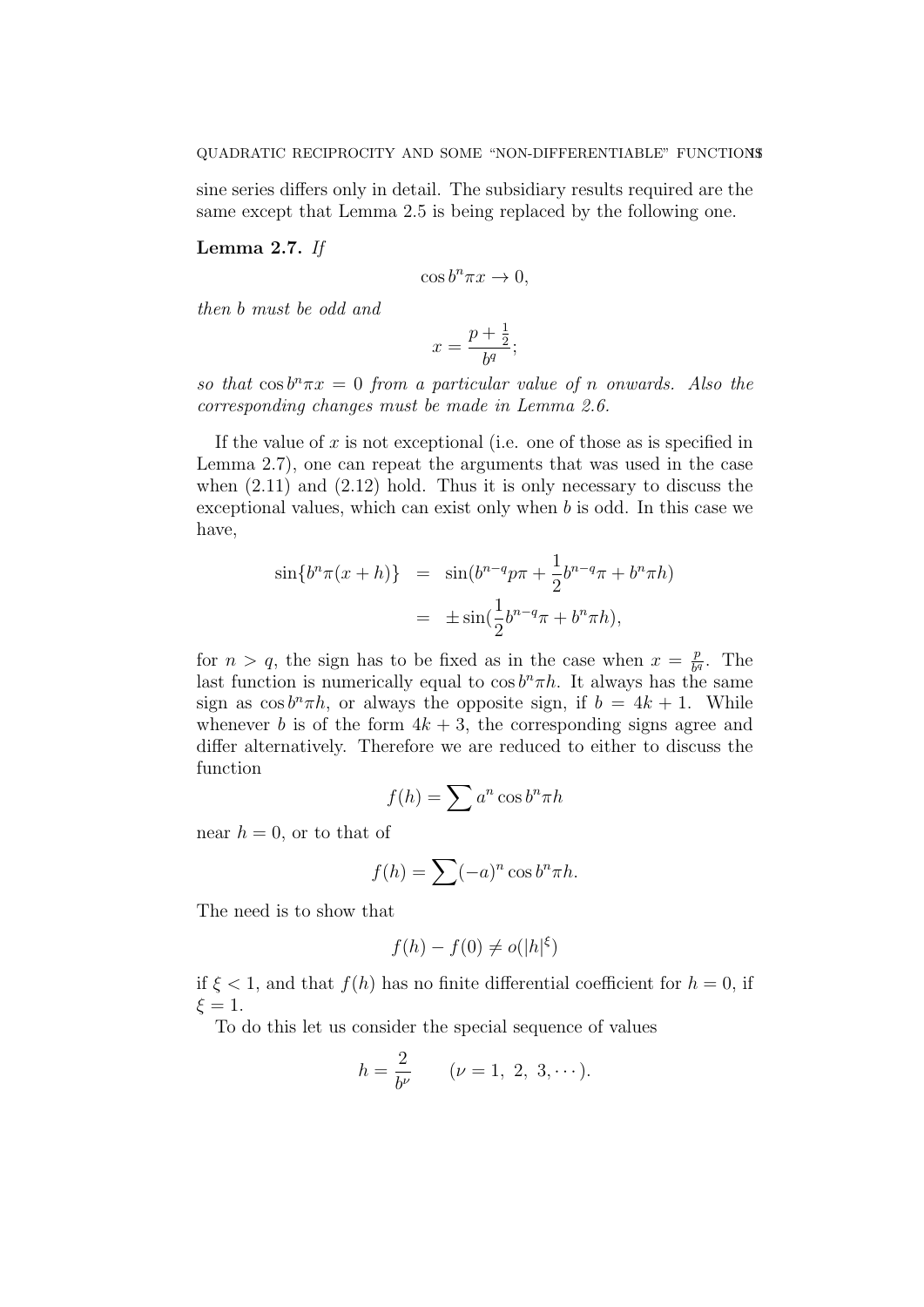Then we have

$$
f(h) - f(0) = -2 \sum_{0}^{\nu - 1} (-a)^n \sin^2 \frac{1}{2} b^n \pi h
$$
  
= 
$$
(-1)^{\nu} 2a^{\nu - 1} \sum_{1}^{\nu} \left(-\frac{1}{a}\right)^n \sin^2 \frac{\pi}{b^n}.
$$

Now

$$
\sum_{1}^{\nu} \left(-\frac{1}{a}\right)^n \sin^2 \frac{\pi}{b^n} \to \sum_{1}^{\infty} \left(-\frac{1}{a}\right)^n \sin^2 \frac{\pi}{b^n} = S \text{ (say)}.
$$

Now as  $S$  is the sum of an alternating series of decreasing terms, it is positive. Again, we have

$$
a^{\nu} = b^{-\xi \nu} = \left(\frac{1}{2}h\right)^{\xi}.
$$

Thus

$$
|f(h) - f(0)| > ch^{\xi},
$$

for some constant  $c$  and is alternately positive and negative. This completes the proof of Theorem 2.1 and Theorem 2.2.

Now the time is to comeback to Remark 2.1, that is the question remains whether an equally comprehensive result holds for infinite differential coefficients. The result that includes the Remark 2.1, shows that the answer to this question is negative.

# Theorem 2.3. If

$$
ab \ge 1 \quad and \quad a(b+a) < 2
$$

then the sine series has the differential coefficient  $+\infty$  for  $x = 0$ . If  $b = 4k + 1$  and  $x = \frac{1}{2}$  $\frac{1}{2}$ , then the same is true of the cosine series.

It is enough to prove the first statement. The second one then follows by the transformation  $x = \frac{1}{2} + y$ .

We have,

$$
\frac{f(h) - f(0)}{h} = \frac{1}{h} \sum_{\nu=1} a^n \sin b^n \pi h
$$
  
= 
$$
\frac{1}{h} \sum_{0}^{\nu=1} a^n \sin b^n \pi h + \frac{1}{h} \sum_{\nu}^{\infty} a^n \sin b^n \pi h
$$
  
= 
$$
f_1 + f_2 \text{ (say)}.
$$

Here  $\nu$  has to be chosen so that

$$
b^{\nu - 1}|h| \le \frac{1}{2} < b^{\nu}|h|.\tag{2.15}
$$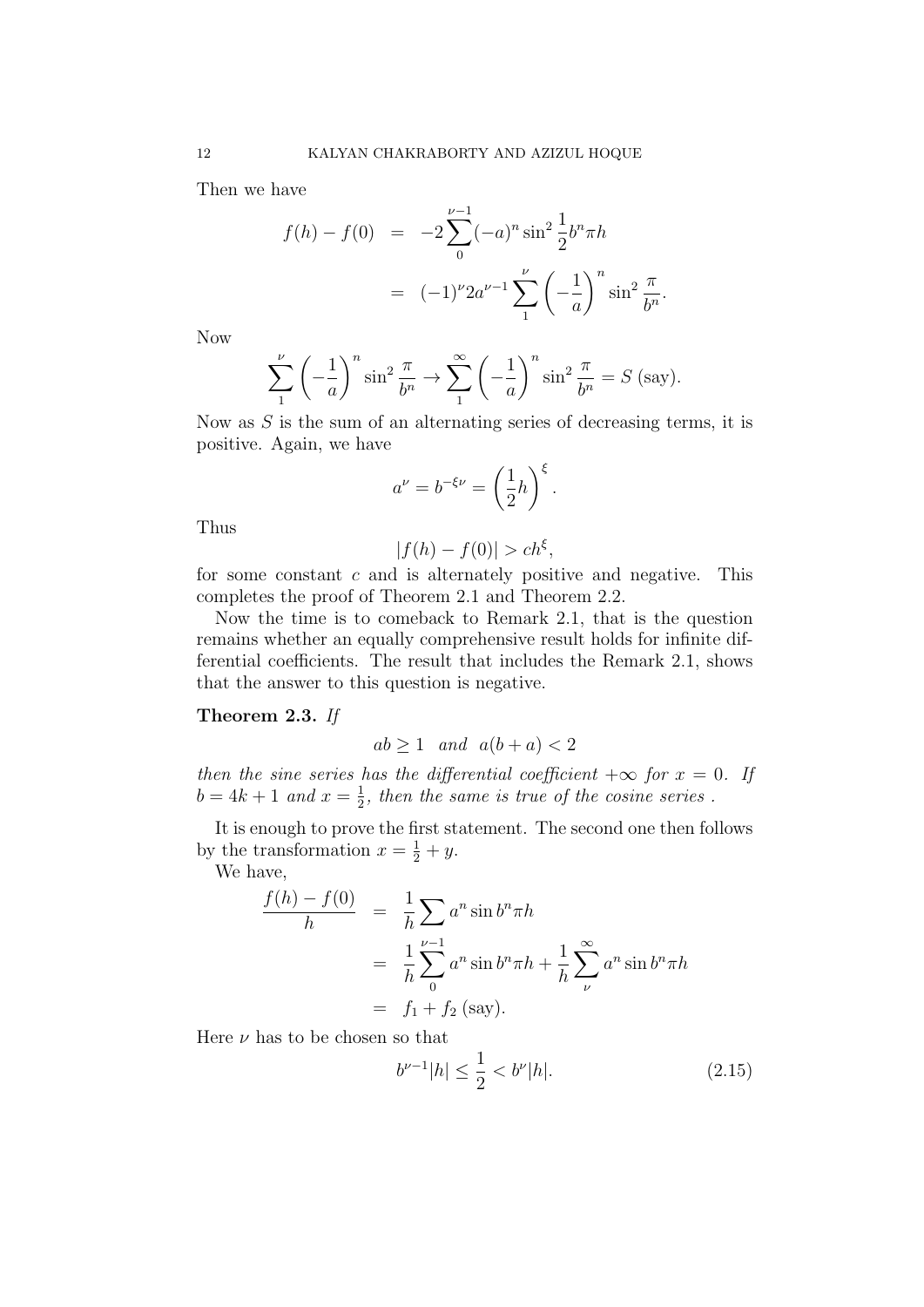We first suppose that  $ab > 1$  and then,

$$
f_1 > 2\sum_{0}^{\nu - 1} (ab)^n = 2\frac{(ab)^{\nu} - 1}{ab - 1}
$$
 (2.16)

and

$$
|f_2| < \frac{1}{|h|} \sum_{\nu}^{\infty} a^n = \frac{a^{\nu}}{(1-a)|h|}. \tag{2.17}
$$

Now it is clear that

$$
a(b+1) < 2, \qquad 1 - a > ab - 1
$$

and thus

$$
\frac{1-a}{ab-1} = 1 + \delta \tag{2.18}
$$

where  $\delta > 0$ . Without loss of generality, one can assume h is so small (or  $\nu$  is so large) so that

$$
\frac{(ab)^{\nu} - 1}{(ab)^{\nu}} > \frac{2 + \delta}{2(1 + \delta)}.
$$
\n(2.19)

Then from  $(2.15)-(2.19)$  it follows that

$$
\frac{|f_2|}{f_1} < \frac{(ab)^{\nu}(ab-1)}{\{(ab)^{\nu}-1\}(1-a)} < \frac{1}{1+\frac{1}{2}+\delta}.
$$

Thus

$$
f_1 + f_2 > c_1 f_1
$$
 or  $c_2(ab)^{\nu}$ ,

for some constants  $c_i, i = 1, 2$ . Thus we have

$$
\frac{f(h) - f(0)}{h} \to +\infty \tag{2.20}
$$

as  $h \to 0$ .

Next, if  $ab = 1$ , then  $|f_2| < k$ , a constant, and that

 $f_1 > 2\nu \rightarrow +\infty$ .

Hence (2.20) remains true in this case too.

A number  $\alpha(b)$  exists when b is given and it is simply the least number such that the condition

$$
ab > \alpha(b).
$$

This debars the existence of a differential coefficient whether finite or infinite. At present all that one can say about  $\alpha(b)$  is that

$$
\frac{2}{b+1} \le \alpha(b) \le \frac{1+\frac{3}{2}\pi}{b+\frac{3}{2}\pi}.
$$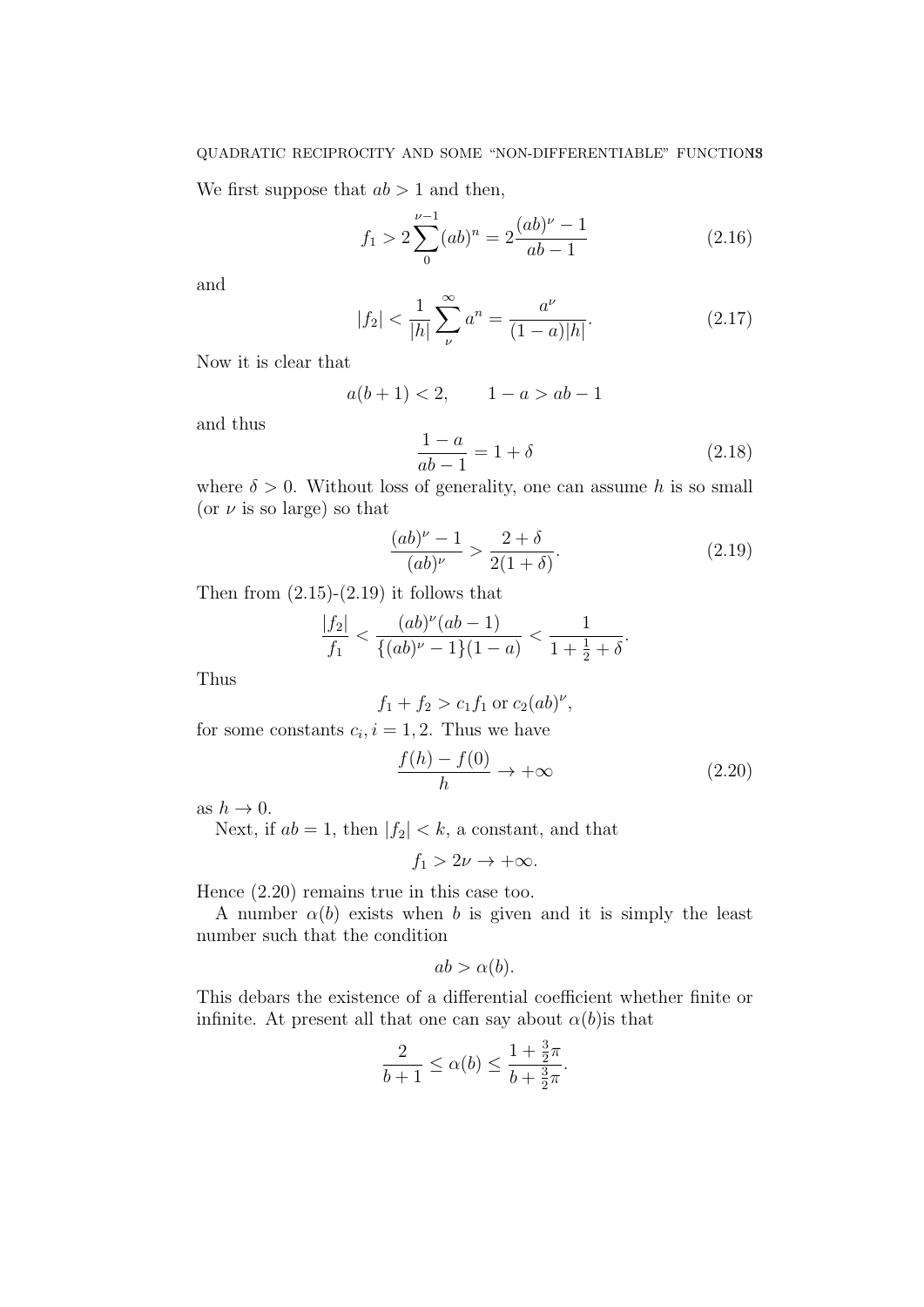2.2. b is not an integer. One needs to discuss everything those are stated in previous sub-section with  $b$  is no more an integer and thus the series are no longer Fourier series, and one can no longer has the luxary to employ Poisson's integral associated to  $G(r, \theta)$ .

The job is naturally to construct a new formula to replace the Poisson's one. Once it is has been achieved, further modifications of the argument are needed. This is because of the lack of any simple result corresponding to Lemma 2.5 and Lemma 2.7, and the difficulty of determining precisely the exceptional values of x for which  $\sin b^n \pi x \to 0$ or  $\cos b^n \pi x \to 0$ . The beauty of the argument is that, however, it will be found that no fundamental change in the method is necessary. Also that the additional analysis required is not complicated.

Let  $b$  is any number greater than 1. Also

$$
s = \sigma + it,
$$

(usual in the theory of Dirichlet series), and that

$$
f(s) = \sum_{n=1}^{\infty} a^n e^{-b^n s} = G(\sigma, t) + iH(\sigma, t), \qquad (\sigma \ge 0)
$$

with the condition that

$$
G(0,t) = g(t).
$$

Then one can show that:

Lemma 2.8. Let  $\sigma > 0$ . Then

$$
G(\sigma, t) = \frac{1}{\pi} \int_{-\infty}^{\infty} \frac{\sigma g(u)}{\sigma^2 + (u - t)^2} du.
$$

First let us set  $ab > 1$ . In this case one uses the following ones instead of Lemma 2.1:

## Lemma 2.9. If

$$
g(t) - g(t_0) = o(|t - t_0|^{\alpha}),
$$

where  $0 < \alpha < 1$ , when  $t \to t_0$ . Then

$$
\frac{\delta G(\sigma, t_0)}{\delta t_0} = o(\sigma^{\alpha - 1}),
$$

whenever  $\sigma \to 0$ .

Lemma 2.10.

$$
\frac{\delta G(\sigma, t_0)}{\delta \sigma} = o(\sigma^{\alpha - 1})
$$

under the same conditions as in the previous Lemma.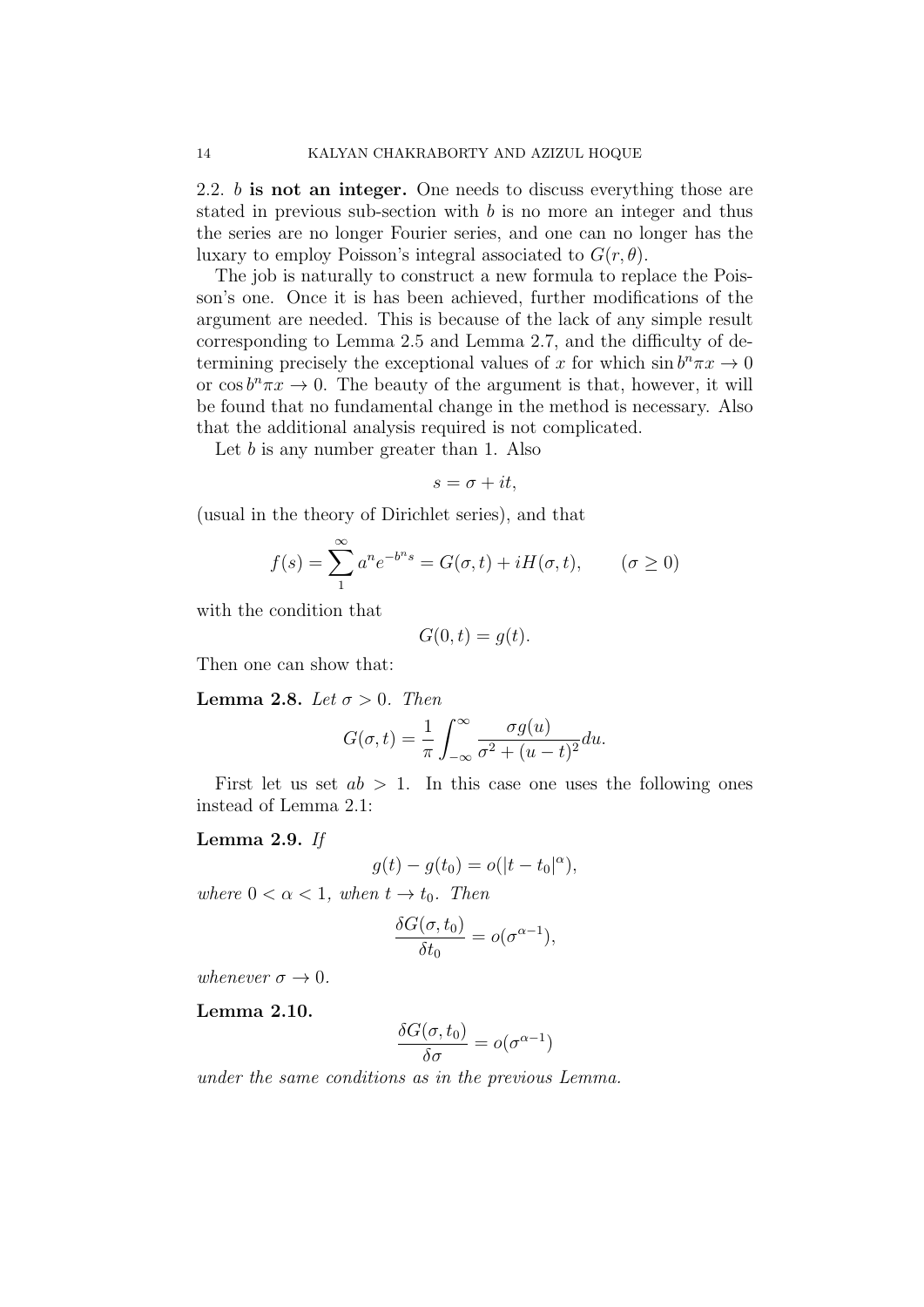The proofs of these lemmas are very similar, and the first is similar to that of Lemma 2.1. One can consult [14] for detail of the proofs.

We now discuss the exceptional values of  $t$ . Suppose that

$$
g(t+h) - g(t) = o(|h|^{\xi}).
$$

Then, by Lemma 2.9 and Lemma 2.10, we have

$$
\frac{\delta G}{\delta t} = -\sum (ab)^n e^{-b^n \sigma} \sin b^n t = o(\sigma^{\xi - 1})
$$

and

$$
\frac{\delta G}{\delta \sigma} = -\sum (ab)^n e^{-b^n \sigma} \cos b^n t = o(\sigma^{\xi-1}).
$$

Therefore we have

$$
f(y) = \sum (ab)^n e^{-b^n(\sigma+it)} = o(\sigma^{\xi-1}).
$$

One can now obtain a contradiction by employing the same argument as used earlier when we consider (2.11) and (2.12). It is only necessary to observe that Lemma 2.3 holds for complex as well as for real functions of a real variable. Also instead of Lemma 2.7, one has to use the following proposition.

# Proposition 2.1. If

$$
f(y) = \sum b^{n\rho} e^{-b^n(\sigma+it)}, \qquad (\sigma > 0),
$$

then

$$
f(y) = \Omega(\sigma^{-\rho})
$$

for all sufficiently large values of  $\rho$ .

There is no longer any question of exceptional values of t as  $|e^{-b^n i t}|$  = 1.

Next we treat when  $ab = 1$ . In this case instead of Lemma 2.9, one uses the following result (which corresponds to Lemma 2.2).

**Lemma 2.11.** Let  $g(t)$  possesses a finite differential coefficient  $g'(t_0)$ for  $t = t_0$ . Then

$$
\frac{\delta G(\sigma, t_0)}{\delta t_0} \to g'(t_0)
$$

when  $\sigma \rightarrow 0$ .

The proof of this lemma is no more difficult. One needs to keep in mind though that it is not necessarily true that

$$
\frac{\delta G(\sigma,t_0)}{\delta t_0}
$$

tends to a limit. Thus it is necessary to follow a slightly different argument from that of when we treated the exceptional values of t.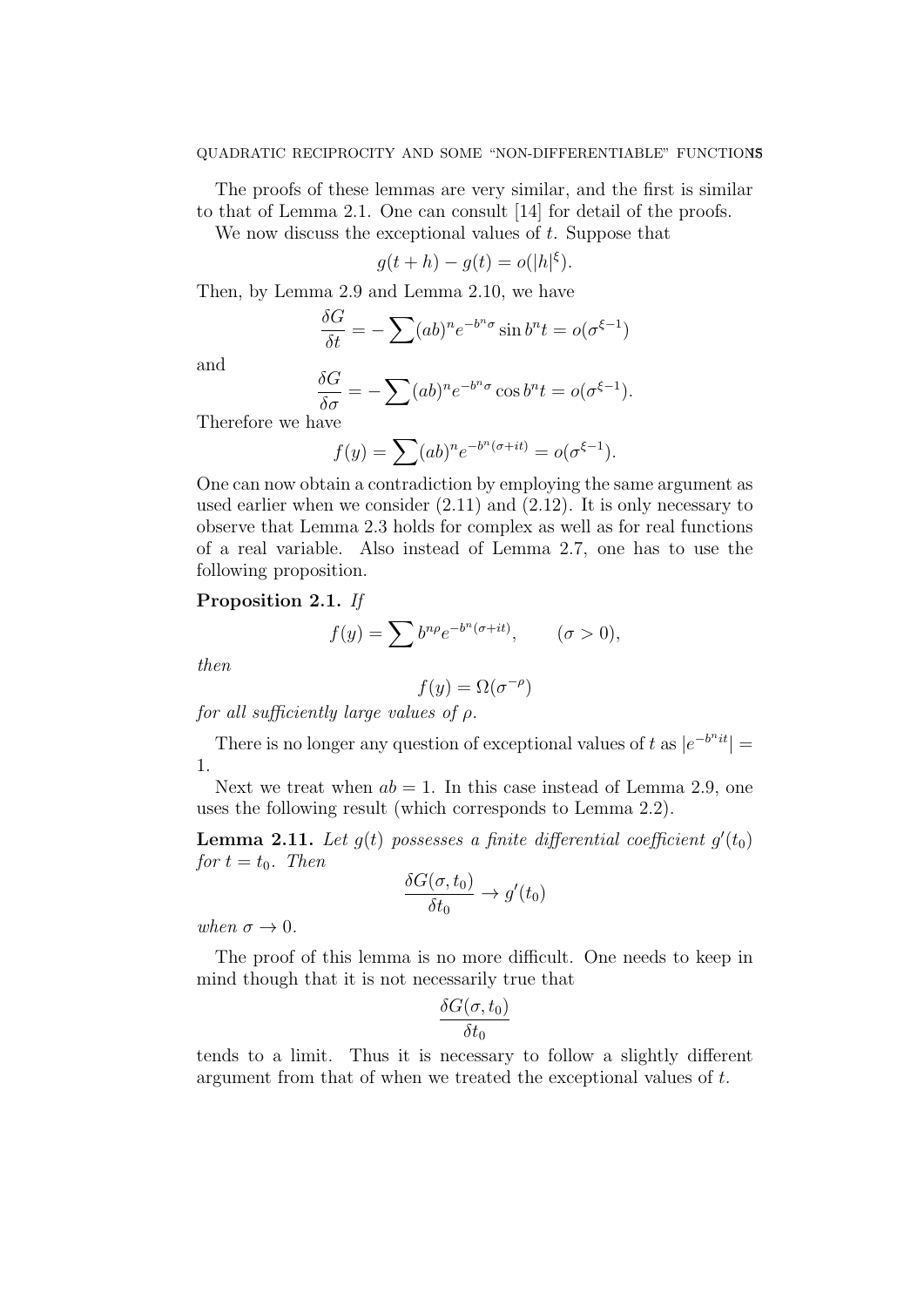Lemma 2.12. Under the same conditions as those of Lemma 2.11, we have

$$
\frac{\delta^2 G(\sigma, t_0)}{\delta t_0^2} = o\left(\frac{1}{\sigma}\right).
$$

Suppose that  $g(t)$  has a finite differential coefficient  $g'(t)$ , and write

$$
f(\sigma) = \frac{\delta G}{\delta t} = -\sum e^{-b^n \sigma} \sin b^n t.
$$

Then, by Lemma 2.11, we have

$$
f(\sigma) = g'(t) + o(1)
$$

when  $\sigma \to 0$ . But by Lemma 2.4 we have,

$$
f''(\sigma) = -\sum b^{2n} e^{-b^n \sigma} sinh^n t = O\left(\frac{1}{\sigma^2}\right).
$$

Therefore, by Lemma 2.3,

$$
f'(\sigma) = \sum b^n e^{-b^n \sigma} \sin b^n t = o\left(\frac{1}{\sigma}\right). \tag{2.21}
$$

On the other hand, by Lemma 2.12, we have

$$
\frac{\delta^2 G}{\delta t^2} = -\sum b^n e^{-b^n \sigma} \cosh^n t = o\left(\frac{1}{\sigma}\right). \tag{2.22}
$$

Now from  $(2.21)$  and  $(2.22)$  it follows that

$$
F(\sigma) = \sum b^n e^{-b^n(\sigma+it)} = o(\frac{1}{\sigma}).
$$

Also, by Lemma 2.4, we have

$$
F^{(p)}(\sigma) = (-1)^p \sum b^{(p+1)n} e^{-b^n(\sigma+it)} = o\left(\frac{1}{\sigma^{p+1}}\right),
$$

for all values of  $p$ . Thus it follows that the  $O$  can be replaced by  $o$ ; and this leads to a contradiction as before.

Finally the following remark completes the proof.

Remark 2.3. The above argument, has been stated in terms of Weierstrass's cosine series. The same arguments apply to the sine series, as there are now no " exceptional values". It was only the existence of such values which differentiated the two cases in second subsection. The positive statement in Theorem 2.2 has already been proved, applying to all values of b.

### 3. Some more non-differentiable functions

In this section we discuss some more non-differentiable functions which are available in [14].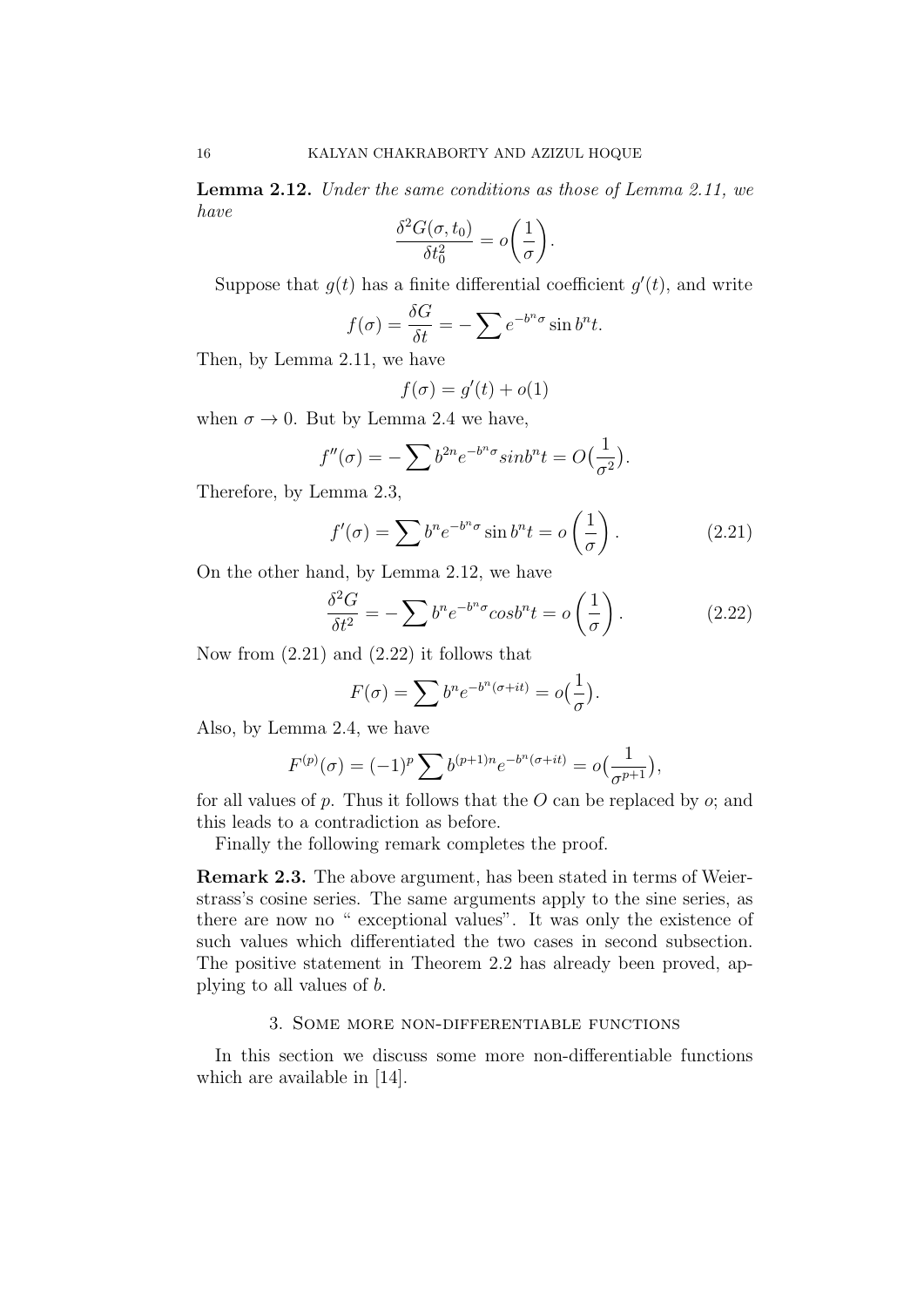3.1. A function which doesn't satisfy a Lipschitz condition of any order. It is interesting to given an example of an absolutely convergent Fourier series whose sum does not satisfy any condition of the following type:

$$
f(x+h) - f(x) = O(|h|\alpha), \qquad (\alpha > 0)
$$

for any value of  $x$ . An interesting example of such a function is:

$$
f(x) = \sum \frac{\cos b^n \pi x}{n^2}.
$$

It is in fact easy to prove, by the methods used in the previous section, that

$$
f(x+h) - f(x) \neq o\bigg(\frac{1}{|\log|h||}\bigg)^2.
$$

However, a somewhat less simpler example may be found by simply combining remarks made by G. Faber and G. Landsberg. In [10], G. Faber defined

$$
F(x) = \sum 10^{-n} \phi(2^{n!x}), \qquad (3.1)
$$

where

$$
\phi(x) = \begin{cases} x, & \text{for } 0 \le x \le 1/2; \\ 1 - x, & \text{for } 1/2 \le x \le 1. \end{cases}
$$

He showed that

$$
F(x+h) - F(x) \neq O\bigg(\frac{1}{|\log|h||}\bigg).
$$

On the other hand, G. Landsberg [26] used the expansion of a function, which is in a Fourier series equivalent to  $\phi(x)$ . In fact,

$$
\phi(x) = \frac{1}{4} - \frac{2}{\pi^2} \sum \frac{\cos 2\nu \pi x}{\nu^2} \qquad (\nu = 1, 3, 5, \cdots).
$$

If we substitute this expansion in  $(3.1)$ , we obtain an expansion of  $F(x)$ as an absolutely convergent Fourier series, and thus is an example of the kind we are looking for.

3.2. A theorem of S. Bernstein. It is natural to suggest following theorem of S. Bernstein [1] in this connection. This can be proved similarly as is being done in the previous section.

**Theorem 3.1.** If  $f(x)$  satisfies a Lipschitz condition of order  $\alpha$  (> 2) in  $(0, 1)$ , *i.e.* if

$$
|f(x+h) - f(x)| < K|h|,
$$

where K is an absolute constant. Then the Fourier series of  $f(x)$  is absolutely convergent. Also  $\frac{1}{2}$  is the least number which has this property.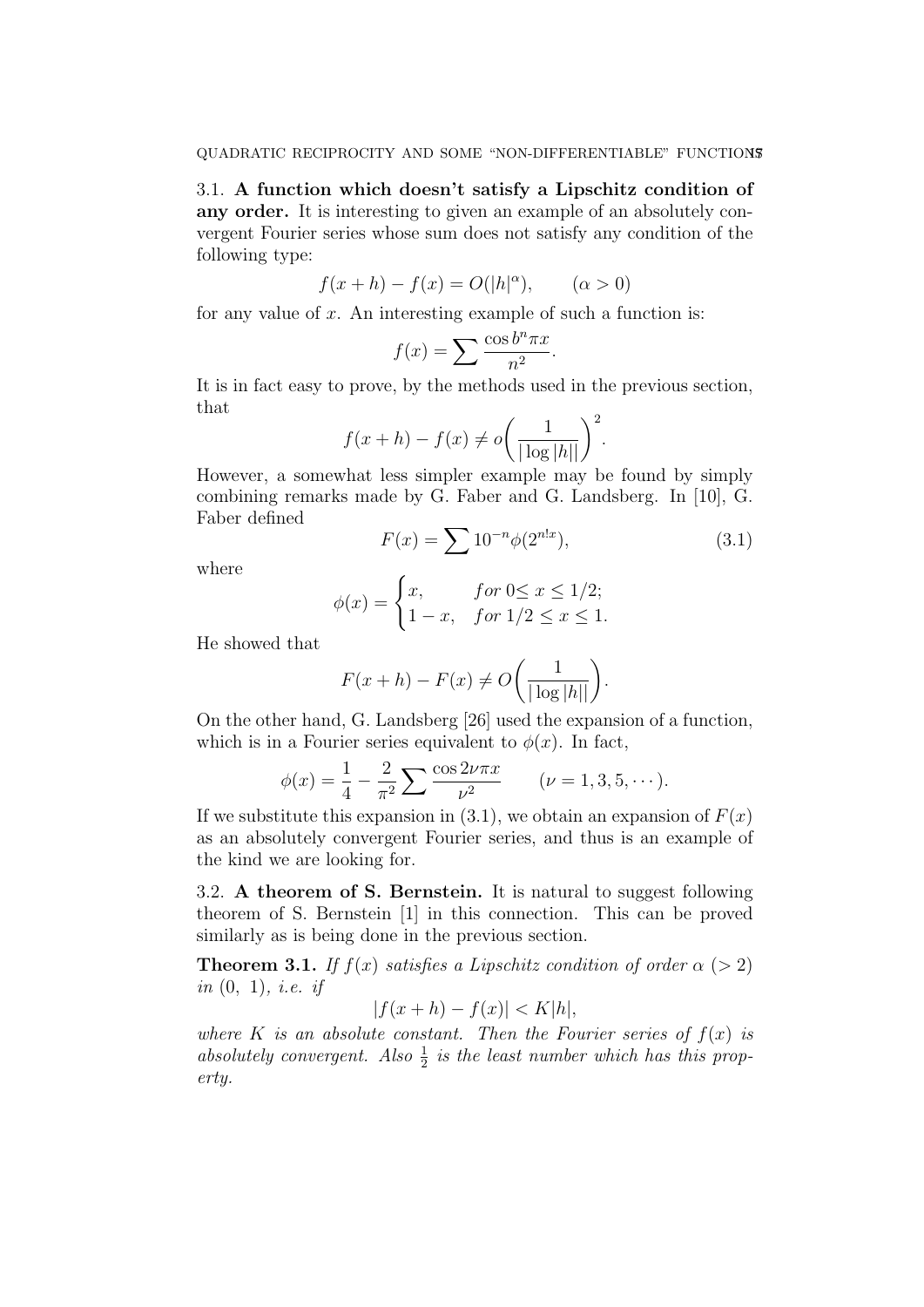*Proof.* We assume that  $2\pi x = \theta$  and that

$$
f(x) = g(0) = \frac{1}{2}a_0 + \sum (a_n \cos n\theta + b_n \sin n\theta).
$$

Also let

$$
G(r,\theta) = \frac{1}{2}a_0 + \sum r^n (a_n \cos n\theta + b_n \sin n\theta)
$$
 if < 1,

and

$$
G(1,\theta)=g(\theta).
$$

Then  $G(r, \theta)$  is continuous for

$$
0 \le r \le 1, \ 0 \le \theta \le 2\pi.
$$

It follows from a simple modification (i.e., O in place of o) of Lemma 2.1, that

$$
\frac{\delta G}{\delta \theta} = -\sum n r^{n-1} (a_n \sin n\theta - b_n \cos n\theta) = O\{(1-r)^{\alpha-1}\},\,
$$

uniformly in  $\theta$ . Squaring, and integrating from  $\theta = 0$  to  $\theta = 2\pi$ , one can obtain

$$
\sum n^2 r^{2n} (|a_n|^2 + |b_n|^2) = O(1-r)^{2\alpha - 1}.
$$

Hence, by putting  $r = 1 - (1/\nu)$ , one can obtain

$$
\sum_{1}^{\nu} n^{2} (|a_{n}|^{2} + |b_{n}|^{2}) = O(\nu^{2-2\alpha}),
$$

and so, by Schwarz's inequality,

$$
\sum_{1}^{\nu} n(|a_n| + |b_n|) = O(\nu^{\frac{3}{2}\alpha}).
$$

Thus it is easy to deduce that the series

$$
\sum_{1}^{\nu} n^{\beta} (|a_n| + |b_n|)
$$

is convergent if  $\beta < \alpha - \frac{1}{2}$  $\frac{1}{2}$ .

This establishes the first part of Bernstein's Theorem (indeed more!). The tsecond part is shown by the following example:

$$
g(\theta) = \sum n^{-b} \cos(n^a + n\theta),
$$

where  $0 < a < 1$ ,  $0 < b < 1$ . In this case  $G(r, \theta)$  is the real part of

$$
F(z) = F(re^{i\theta}) = \sum n^{-b} e^{in^a} z^n.
$$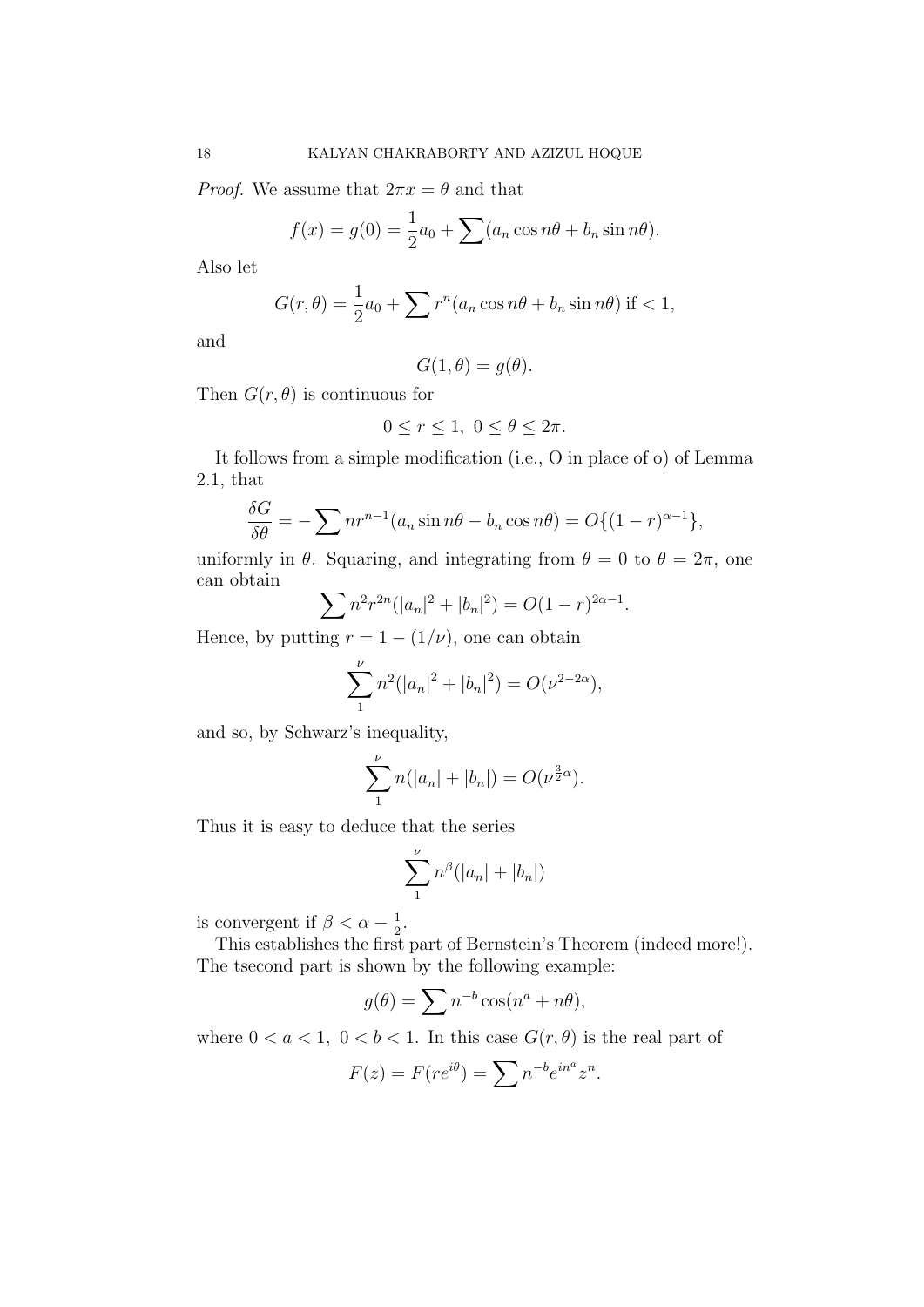This function is continuous (see [16]) for  $|z| \geq 1$  if

$$
\frac{1}{2}a + b > 1;
$$

and it is not difficult to go further, and to show that  $q(\theta)$  satisfies a Lipschitz condition of order  $\frac{1}{2}a + b - 1$ .

Now let  $\alpha$  be any number less than  $\frac{1}{2}$ . Then one can choose numbers a and b, each less than 1 in such a way that

$$
\frac{1}{2}a + b - 1 > \alpha.
$$

Then the function  $q(\theta)$  satisfies a Lipschitz condition of order greater than  $\alpha$ , but its Fourier series is not absolutely convergent.  $\Box$ 

#### 4. Riemann's non-differentiable function revisited

Riemann is reported to have stated [2, 14], but never proved, that the continuous function,

$$
f(x) = \sum_{n=1}^{\infty} \frac{\sin n^2 x}{n^2}
$$

is nowhere differentiable. In 1872, K. Weierstrass [34] tried to prove this assertion but couldn't and instead constructed his own example of a continuous nowhere differentiable function defined by (2) along with the conditions  $(2.1)$  and  $(2.2)$ . J. P. Kahane [24] renewed the interest in this classical problem in connection with lacunary series, and refers to K. Weierstrass [34].

Riemann's assertion was partially confirmed by G. H. Hardy [14], who proved that the above function  $f(x)$  has no finite derivative at any point  $\xi \pi$ , where  $\xi$  is:

(i) irrational;

- (ii) rational of the form  $\frac{2A}{4B+1}$ , where A and B are integers;
- (iii) rational of the form  $\frac{2A+1}{2(2B+1)}$ .

We provide an outline of Hardy's method in this case. Suppose that Riemann's function is differentiable for certain values of  $x$ , then by Lemma 2.2,

$$
\sum r^{n^2} \cos n^2 \pi x = A + o(1),
$$

where A is a constant, as  $r \to 1$ . However,

$$
\sum r^{n^2} \cos n^2 \pi x = \Omega \{ (1 - r)^{-\frac{1}{4}} \}
$$

if  $x$  is irrational, and

$$
\sum r^{n^2} \cos n^2 \pi x = \Omega \{ (1 - r)^{-\frac{1}{2}} \}
$$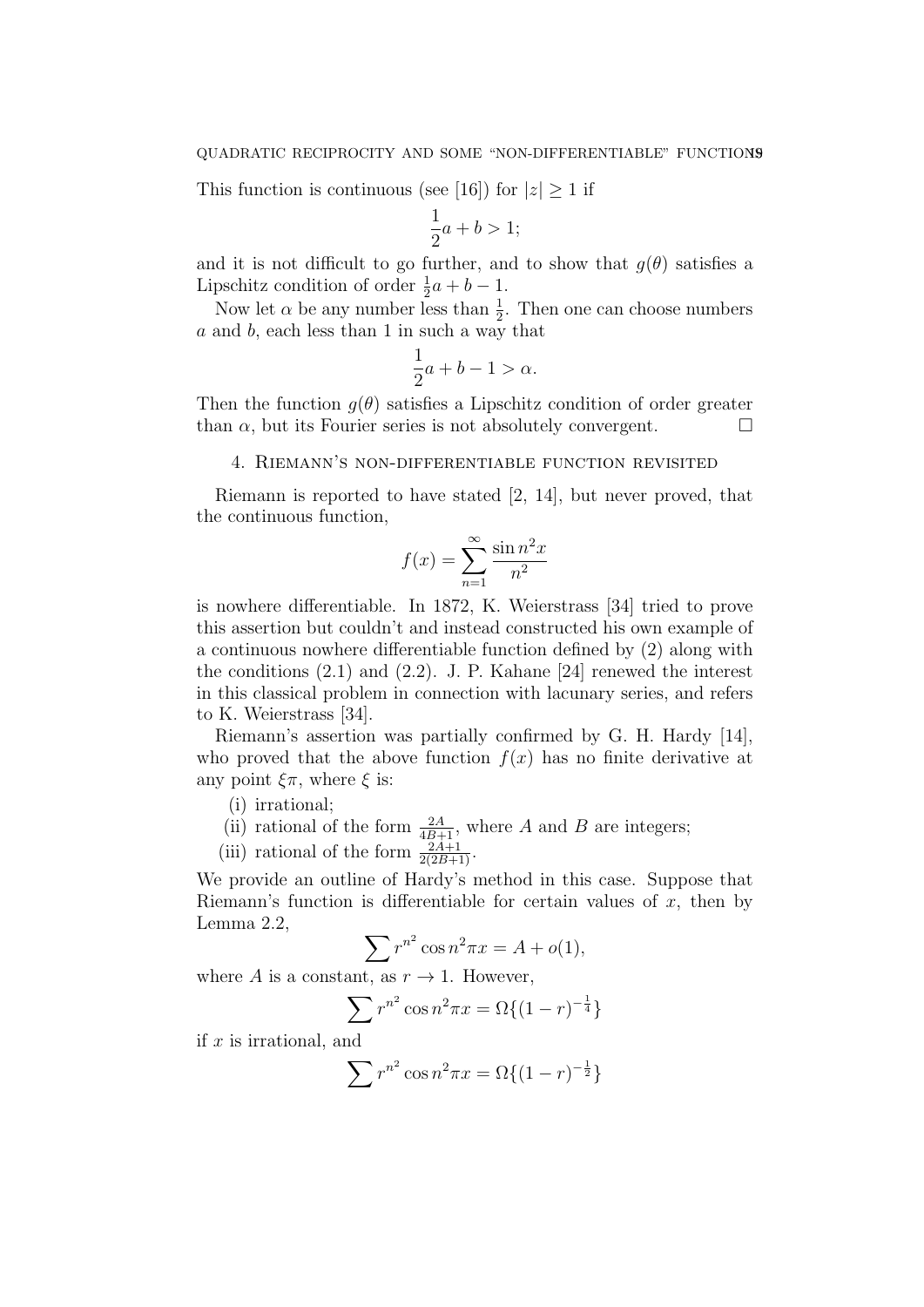if x is a rational of the form  $\frac{2\lambda+1}{2\mu}$  or  $\frac{2\lambda}{4\mu+1}$ . Therefore Riemann's function is certainly not differentiable for any irrational (and some rational) values of x. It is easy, by using Lemma 2.1, instead of Lemma 2.2, to show that Riemann's function cannot satisfy the condition

$$
f(x+h) - f(x) = o(|h|^{\frac{3}{4}})
$$

for any irrational values of x. In this context Hardy  $[14]$  proved the following theorem:

Theorem 4.1. None of the functions

$$
f_{c,\alpha}(x) = \sum \frac{\cos n^2 \pi x}{n^{\alpha}}
$$

and

$$
f_{s,\alpha}(x) = \sum \frac{\sin n^2 \pi x}{n^{\alpha}}
$$

where  $\alpha < \frac{5}{2}$ , is differentiable for any irrational value of x.

*Proof.* Suppose that  $f_{s,\alpha}$  is differentiable and consequently Lemma 2.12 would imply,

$$
\sum n^{2-\alpha} r^{n^2} \cos n^2 \pi x = A + o(1),
$$

or

$$
f(y) = \sum n^{2-\alpha} e^{-n^2 y} \cos n^2 \pi x = A + o(1).
$$

But,

$$
f^{(p)}(y) = (-1)^p \sum n^{2p+2-\alpha} e^{-n^2 y} \cos n^2 \pi x
$$
  
=  $O(\sum n^{2p+2-\alpha} e^{-n^2 y}) = O(y^{-p-\frac{3}{2}+\frac{\alpha}{2}}).$ 

Hence by the theorem of Hardy and Littlewood [15], we have

$$
f^{(q)}(y) = o\left(y^{-\frac{q}{p}(p+\frac{3}{2}-\frac{\alpha}{2}}\right).
$$

Here  $0 < q < p$ , and in particular

$$
f'(y) = o\left(y^{-1 - \frac{3}{2p} + \frac{\alpha}{2p}}\right).
$$
 (4.1)

Again, it is easy to prove that

$$
f'(y) = -\sum n^{4-\alpha} e^{-n^y} \cos 2\pi x = \Omega(y^{-\frac{9}{4} + \frac{\alpha}{2}}). \tag{4.2}
$$

From  $(4.1)$  and  $(4.2)$  it follows that

$$
1 + \frac{3}{2p} - \frac{\alpha}{2p} > \frac{9}{4} - \frac{\alpha}{2}.
$$

But this is not possible if  $\alpha < \frac{5}{2}$  and p is sufficiently large. It is clear that the series  $f_{c,\beta}$  and  $f_{s,\beta}$  with  $0 < \beta < \frac{1}{2}$  are not Fourier's series.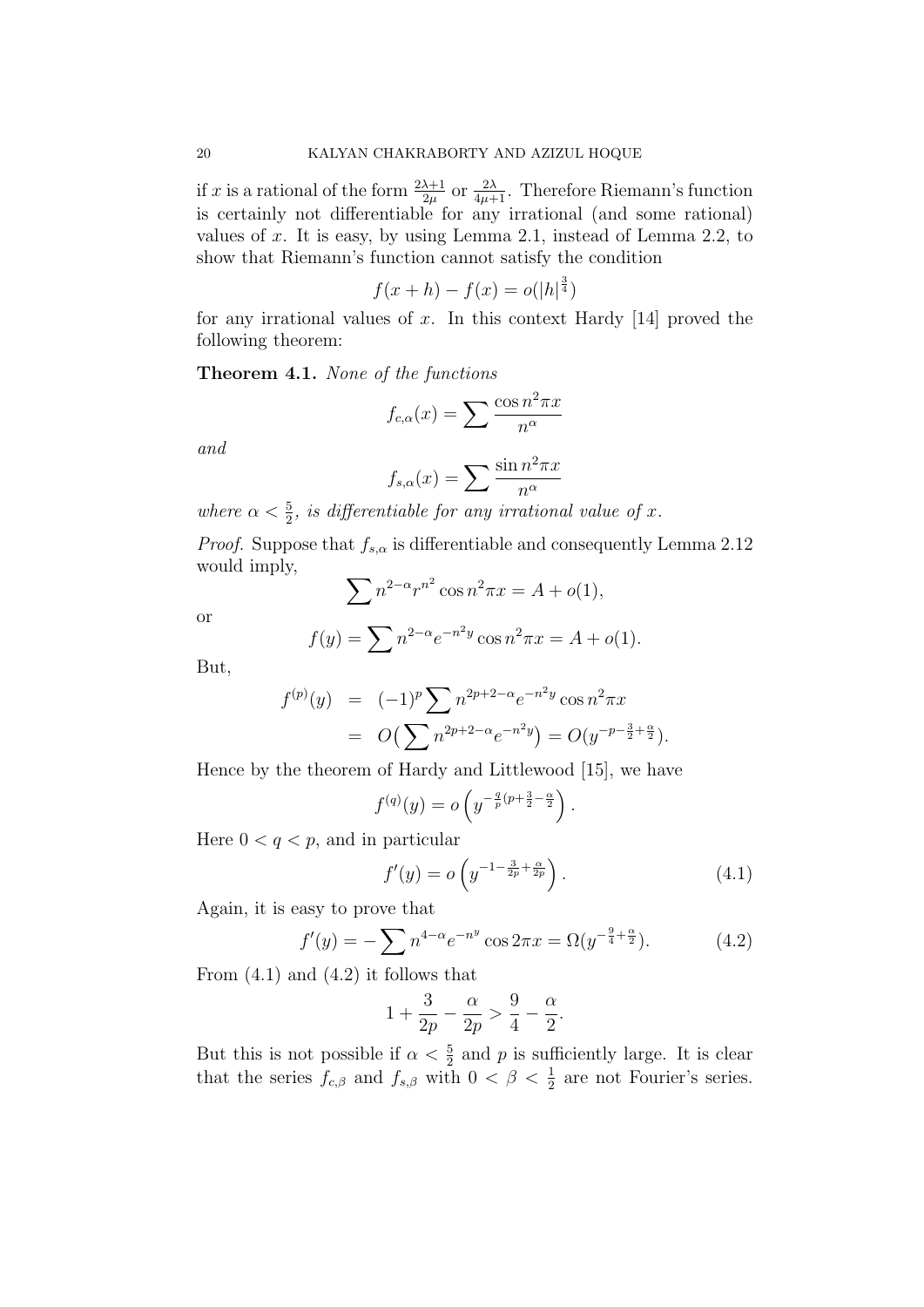For if the first one is a Fourier's series, then the sum of the integrated series  $f_{s,2+\beta}$  would be a function of limited total fluctuation, and would therefore be differentiable almost everywhere.

It is easy to prove directly that the function  $f_{s,\alpha}$ , where  $2 < \alpha < \frac{5}{2}$ , has the differential coefficient  $+\infty$  for  $x = 0$ . A similar direct method could no doubt be applied to an everywhere dense set of rational values of x.  $\Box$ 

In 1970, J. Gerver [11] proved that Riemann's assertion is false, by proving the following result.

Theorem 4.2. The derivative of the following function

$$
f(x) = \sum_{n=1}^{\infty} \frac{\sin n^2 x}{n^2}
$$

exists and is equal to  $-\frac{1}{2}$  $\frac{1}{2}$  at any point  $\frac{(2A+1)\pi}{2B+1}$ , where A and B are integers.

In the same paper, J. Gerver [11] extended G. H. Hardy's results [14] by proving the following:

**Theorem 4.3.** The derivative of the Riemann functions does not exist at any point  $\frac{(2A+1)\pi}{2^N}$ , where N is an integer  $\geq 1$  and A is any integer.

One can consult [11] for detailed proof of Theorem 4.2 and Theorem 4.3.

In 1971, J. Gerver further proved some results concerning the nondifferentiability of Riemann's function. More precisely, he proved the following:

Theorem 4.4. The function

$$
f(x) = \sum_{n=1}^{\infty} \frac{\sin n^2 x}{n^2}
$$

is not differentiable at any point  $\frac{2A\pi}{2B+1}$  or  $\frac{\pi(2A+1)}{2B}$  $\frac{2A+1}{2B}$ , where A and B are integers.

This result together with Hardy's result [14] that the function is not differentiable at any irrational multiple of  $\pi$ , completely solves the problem of differentiability.

In 1972, A. Smith [32] extended the above results to the remaining cases. He also discussed the existence of finite left-hand and right-hand derivatives at certain rationals, and proved that these derivatives exist at all rationals if the values  $\pm \infty$  were allowed. He gave completely elementary and fairly short proof of all the above assertions. J. Gerver's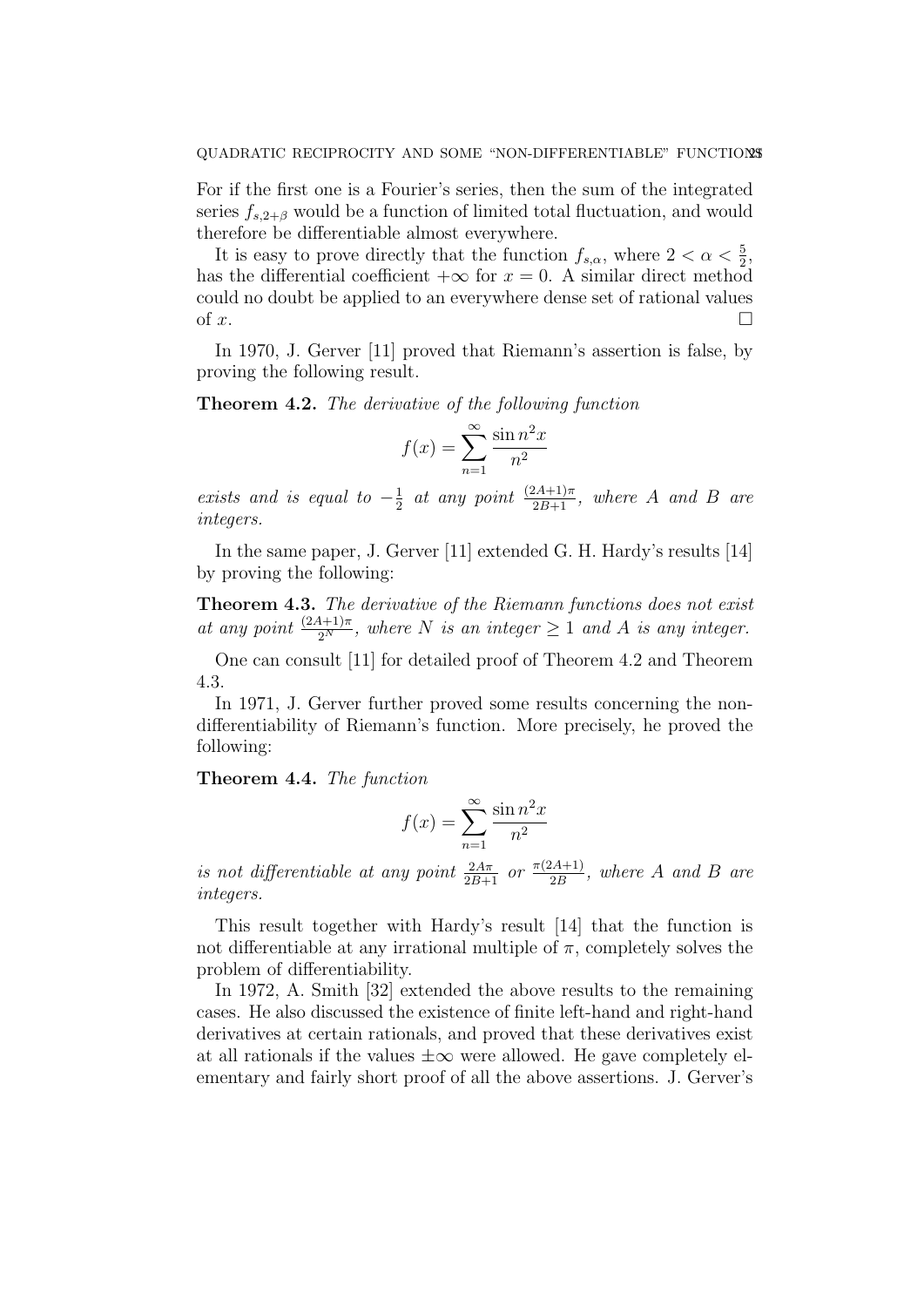proof was extremely long and G. H. Hardy obtained his results indirectly. A. Smith worked with the following function

$$
g(x) = x + 2\sum_{n=1}^{\infty} \frac{\sin n^2 \pi x}{\pi n^2},
$$

so that, one can verify that  $g'(x)$  exists and is zero whenever x is of the form  $\frac{2A+1}{2B+1}$  for some integers A and B.

The following lemmas are required to obtain expansions for  $q(x)$ about a rational point  $x$ , which using properties of Gaussian sums reveal the properties of the derivatives.

**Lemma 4.1.** Let  $\phi$  be a continuous function in  $L_1(-\infty,\infty)$ . Suppose that the series for  $Q(\alpha)$  (defined below) converges uniformly in every finite  $\alpha$  interval, for each fixed  $h > 0$ . Let

$$
\hat{\phi}(y) = \int_{-\infty}^{\infty} e^{-2\pi ixy} \phi(x) dx
$$

and assume that  $|y|^{\beta}|\hat{\phi}(y)|$  is bounded for some fixed  $\beta > 1$ . Then for any real constant  $\alpha$ , as  $h \to 0+,$ 

$$
Q(\alpha) = \sum_{k=-\infty}^{\infty} h\phi(hk + h\alpha) = \hat{\phi}(0) + O(h^{\beta}).
$$

*Proof.* The conditions on  $\phi$  allows one to apply the Poisson summation formula to

$$
\sum_{k=-\infty}^{\infty} h\phi(hk + h\alpha)
$$

to obtain

$$
\sum_{k=-\infty}^{\infty} h\phi(hk + h\alpha) = \sum_{k=-\infty}^{\infty} e^{2\pi i k\alpha} \hat{\phi}\left(\frac{k}{n}\right)
$$

provided this series converges absolutely. The condition on  $\hat{\phi}$  gives, for  $k \neq 0,$ 

$$
e^{2\pi i k\alpha} \hat{\phi}\left(\frac{k}{n}\right) = O\left(\frac{h^{\beta}}{|k|^{\beta}}\right)
$$

which shows that the above sum, leaving out the  $k = 0$  term, converges absolutely and is  $O(h^{\beta})$ . Thus

$$
\sum_{k=-\infty}^{\infty} e^{2\pi i k \alpha} \hat{\phi}\left(\frac{k}{n}\right) = \hat{\phi}(0) + O(h^{\beta}).
$$

 $\Box$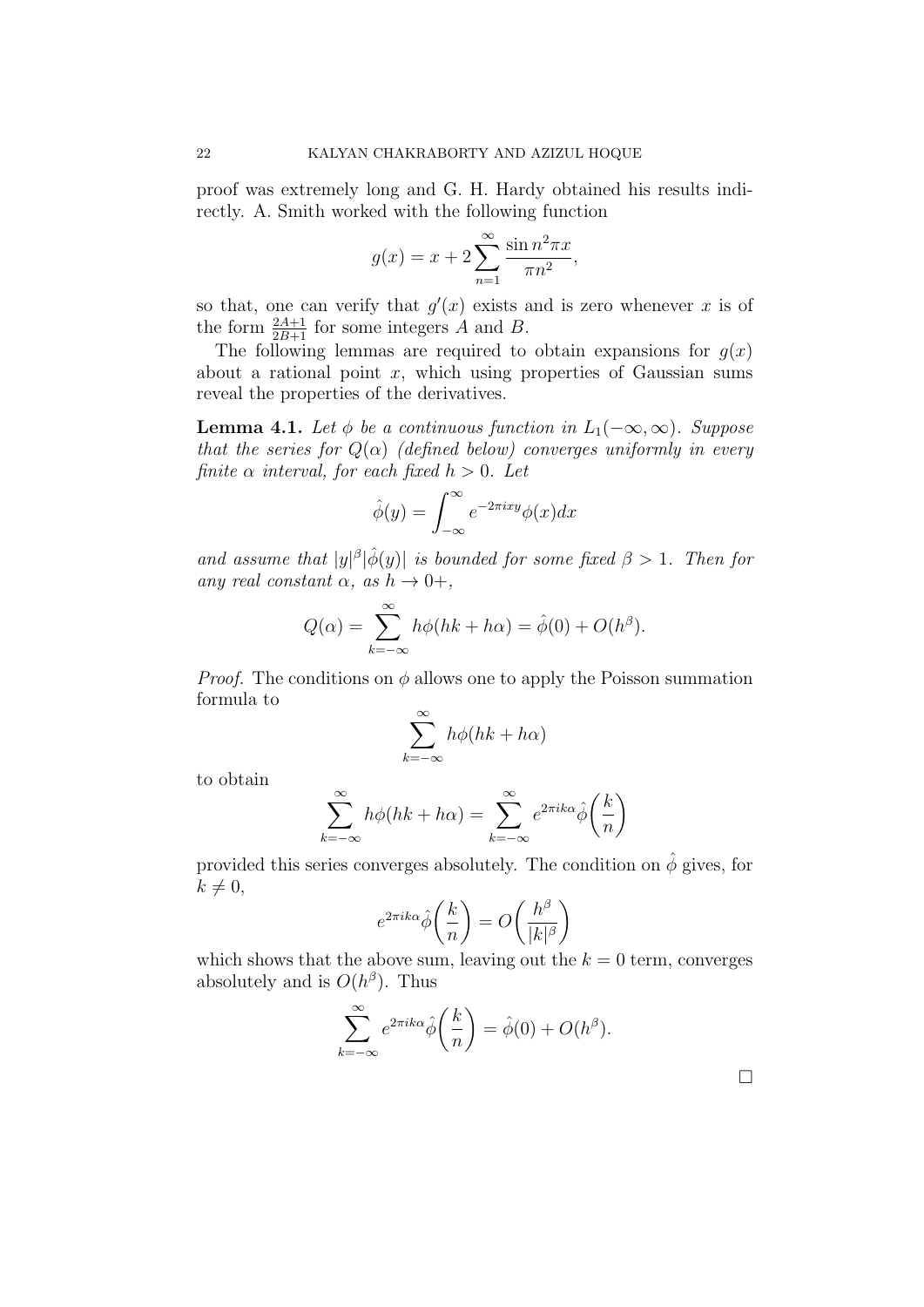# Lemma 4.2. Let

$$
\phi_1(x) = \begin{cases} \frac{\sin \pi x}{\pi x}, & x \neq 0, \\ 1, & x = 0, \end{cases}
$$

$$
\phi_2(x) = \begin{cases} \frac{1 - \cos \pi x}{\pi x}, & x \neq 0, \\ 0, & x = 0. \end{cases}
$$

Then Lemma 4.1 with  $\beta = 2$  applies to the functions  $\psi_i(x) = \psi_i(x^2)$ ,  $i =$ 1, 2, and

$$
\sum_{k=-\infty}^{\infty} h\psi(hk + h\alpha) = 2^{1/2} + O(h^2), \ i = 1, 2.
$$

The following lemma is straight forward.

**Lemma 4.3.** Assume that  $x = \frac{r}{s}$  $\frac{r}{s}$  and that  $(r, s) = 1$ . Let us define

$$
G(x) = \sum_{t=0}^{s-1} e^{i\pi t^2 x} = C(x) + iS(x) \equiv \sum_{t=0}^{s-1} \cos \pi t^2 x + i \sum_{t=0}^{s-1} \sin \pi t^2 x;
$$

then

(a) when  $r \equiv \pmod{2}$ ,

$$
G(x) = \begin{cases} \left(\frac{r}{2s}\right)s^{1/2} = 1, & s \equiv 1 \pmod{4}, \\ i\left(\frac{r}{2s}\right)s^{1/2} = i, & s \equiv 3 \pmod{4}; \end{cases}
$$

(b) when  $s \equiv \pmod{2}$ ,

$$
G(x) = \begin{cases} \left(\frac{r}{2s}\right)\sqrt{\frac{s}{2}}(1+i), & r \equiv 1 \pmod{4}, \\ \left(\frac{r}{2s}\right)\sqrt{\frac{s}{2}}(1-i), & r \equiv 3 \pmod{4}; \end{cases}
$$

where  $\left(\frac{a}{b}\right)$  $\frac{a}{b}$ ) denotes the Jacobi symbol; (c) when  $rs = 0 \pmod{2}$ ,

$$
|G(x)| = s^{1/2}.
$$

We are now in a position to discuss the derivative of  $g(x)$  at rational and at some other points.

4.1. The derivative at rational points. We begin with the following assumptions:

$$
x = \frac{r}{s}
$$
,  $(r, s) = 1$ ,  $rs \equiv 0 \pmod{2}$ .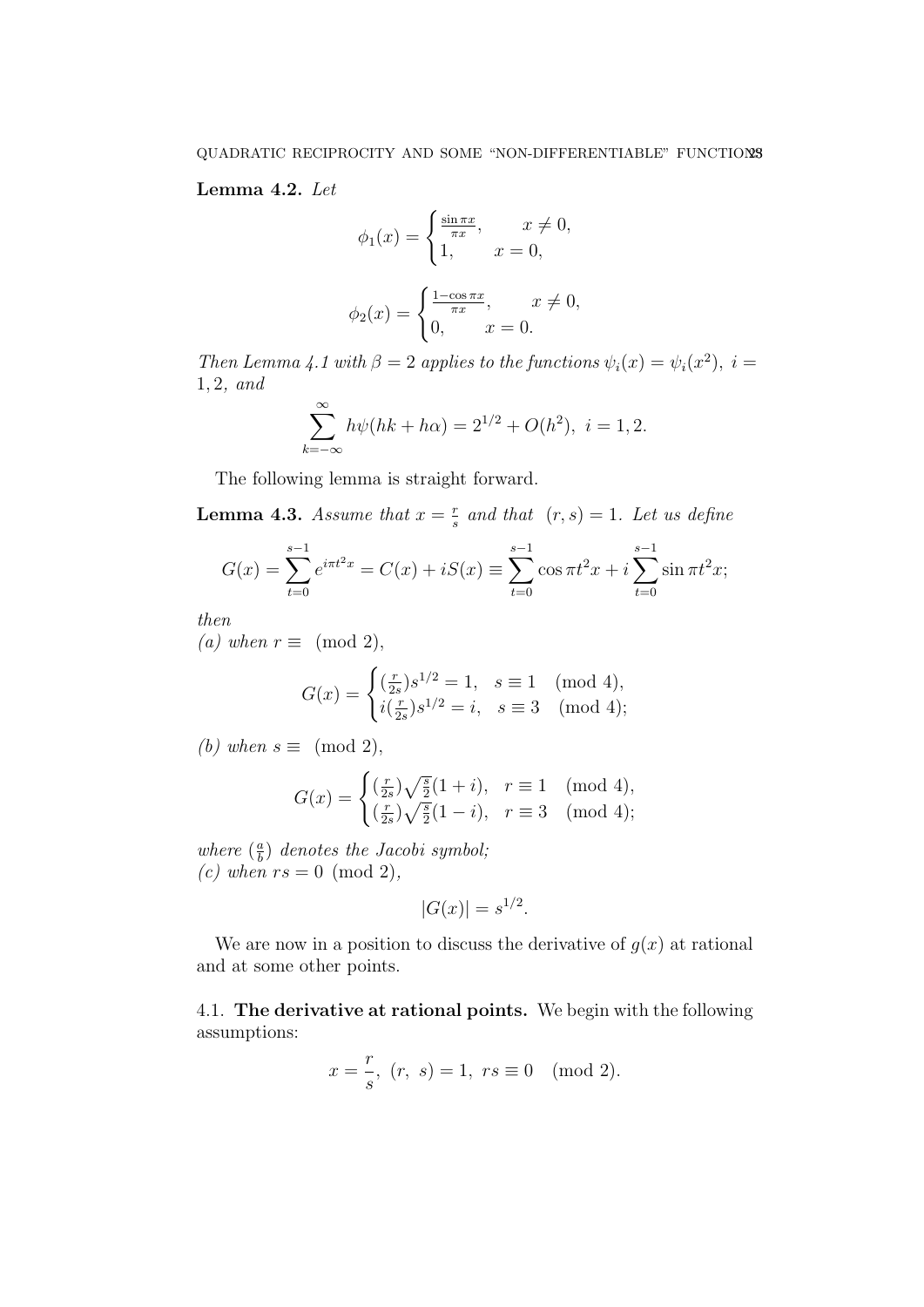We have

$$
g(x + h^{2}) + g(x - h^{2}) = 2x + 4 \sum_{n=1}^{\infty} \frac{\sin \pi n^{2} x}{\pi n^{2}} \cos \pi n^{2} h^{2}
$$

$$
= 2g(x) - 2h^{2} \sum_{n=-\infty}^{\infty} \sin \pi n^{2} x \psi_{2}(ph).
$$

Let us write  $n = ks+t$  with  $0 \le t \le s-1$ . Note that  $\sin \pi (ks+t)^2 x =$  $\sin \pi t^2 x$ , since  $rs \equiv 0 \pmod{2}$ . Then

$$
g(x + h^{2}) + g(x - h^{2}) = 2g(x) - 2h^{2} \sum_{t=0}^{s-1} \sum_{k=-\infty}^{\infty} \sin \pi t^{2} x \psi_{2}(khs + ht)
$$
  

$$
= 2g(x) - 2\frac{h}{s} \sum_{t=0}^{s-1} \sin \pi t^{2} x \{2^{1/2} + O(h^{2})\}
$$
  

$$
= 2g(x) - 2^{3/2} S(x) \frac{h}{s} + O(h^{3}).
$$

Note that Lemma 4.2 is used in the penultimate line. Similarly, we have

$$
g(x + h2) - g(x - h2) = 23/2C(x)\frac{h}{s} + O(h3).
$$

Adding and subtracting these two equations, we obtain

$$
g(x \pm h^2) = g(x) - 2^1 2\{S(x) \mp C(x)\} \frac{h}{s} + O(h^3)
$$
 (4.3)

We now assume that  $rs \equiv 1 \pmod{2}$ . One can easily verify the relation

$$
g(x) = 1 + \frac{1}{2}g(4x) - g(x+1)
$$

which is then used in (4.3) to deduce that

$$
g(x \pm h^2) = g(x) - 2^{1/2} \{ S(4x) - S(x+1) \mp [C(4x) - C(x+1)] \} \frac{h}{s} + O(h^3).
$$
\n(4.4)

The properties of Jacobi symbols provide

$$
\left(\frac{2r}{s}\right) = \left(\frac{2r+2s}{s}\right) = \left(\frac{4((r+s)/2)}{s}\right) = \left(\frac{(r+s)/2}{s}\right),
$$

since 4 is the square of the prime 2 and  $s \equiv 1 \pmod{2}$ . This immediately simplifies (4.4) to

$$
g(x \pm h^2) = g(x) + O(h^3).
$$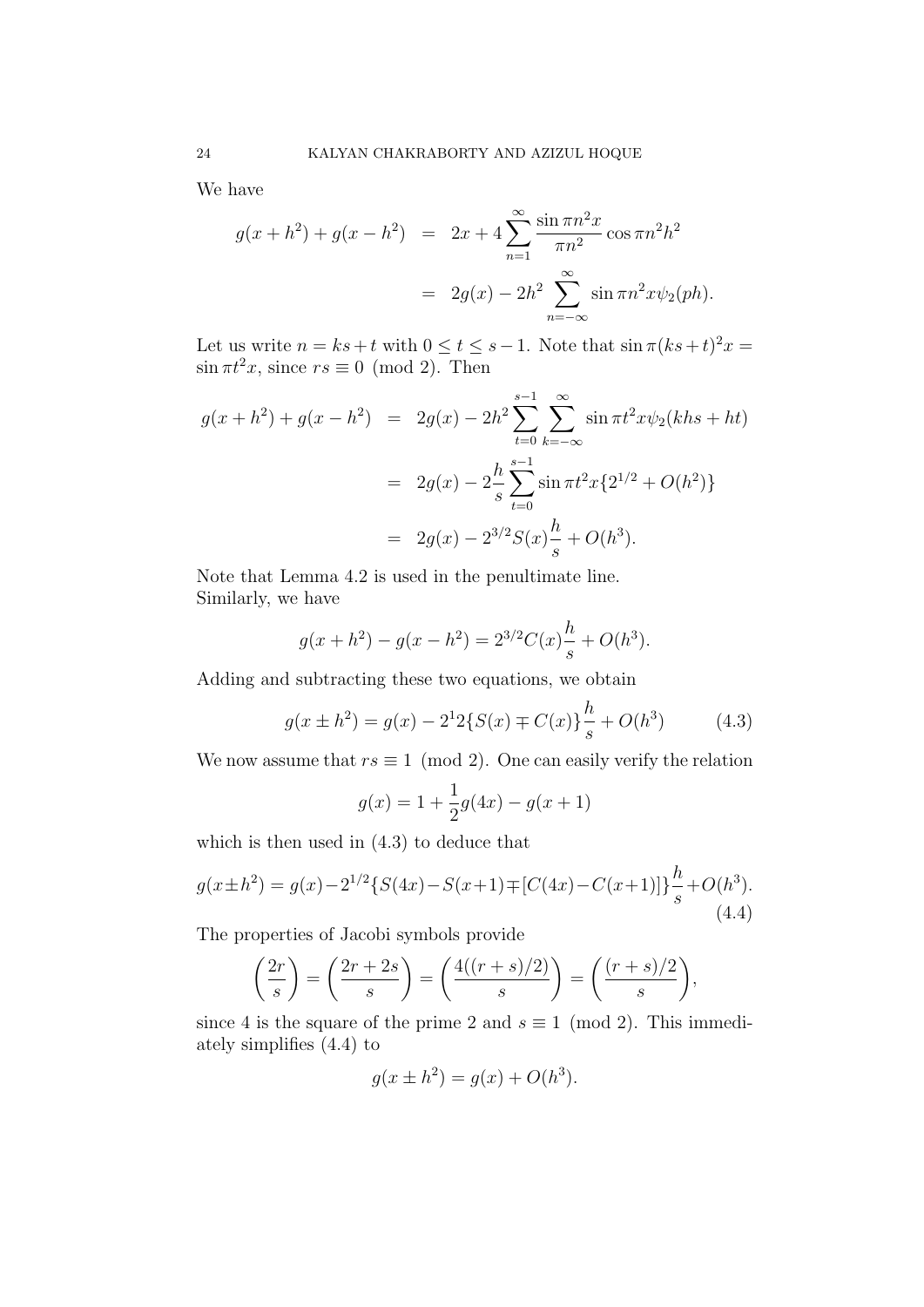Thus when  $r \equiv s \equiv 1 \pmod{2}$  we see that  $g'(x)$  exists and is 0, since the right-hand derivative

$$
g'_{+}(x) = \lim_{h^{2} \to \infty} \frac{g(x + h^{2}) - g(x)}{h^{2}}
$$

and the left-hand derivative

$$
g'_{-}(x) = \lim_{h^{2} \to \infty} \frac{g(x) - g(x - h^{2})}{h^{2}}
$$

both exist and are 0. In this case, it follows that the symmetric derivative

$$
g'_0(x) = \lim_{h^2 \to \infty} \frac{g(x+h^2) - g(x-h^2)}{2h^2}
$$

also exists and is 0. When  $rs \equiv 0 \pmod{2}$ , the relation (4.3) shows that  $g'(x)$  is finite if and only if  $G(x) = 0$ . However, by Lemma 4.3,  $G(x)$  is not 0. Hence  $g'(x)$  is not finite when rs even. One can easily verify that  $g_+(x)$  when  $r \equiv 1 \pmod{4}$ ,  $g_-'(x)$  when  $r \equiv 3 \pmod{4}$ , and  $q_0(x)$  when  $s \equiv 3 \pmod{4}$  are all 0, but in other cases these derivatives are infinite.

4.2. Derivatives at other points. At negative rationals the results of the preceding section carry over, since  $q$  is an odd function.

We now assume that  $x$  is irrational, which without loss generality we take to be positive. Let  ${q_k}$  be a strictly increasing sequence of positive integers, and let  $p_k$  be the least integer such that  $x_k = \frac{2p_k}{4q_k+1} > x$ . Then  $x_k - x < \frac{2}{4q_k+1}$  and  $x_k \to x$  as  $k \to \infty$ . From (4.3) and condition (a) of Lemma 4.3, we have

$$
\left| \frac{g(x) - g(x_k)}{x - x_k} \right| = \left\{ \frac{1}{2} (4q_k + 1)(x_k - x) \right\}^{-1/2} + O((x_k - x)^{1/2}).
$$

Therefore,

$$
\lim_{k \to \infty} \inf \left| \frac{g(x) - g(x_k)}{x - x_k} \right| \ge 1.
$$
  
Let  $y_k = x_k + \frac{1}{4q_k + 1} = \frac{2p_k + 1}{4q_k + 1}$ . Then  $y_k \to x$  as  $k \to \infty$  and  

$$
\lim_{k \to \infty} \frac{g(x) - g(y_k)}{x - y_k} = 0.
$$

From these two equations, we obtain Hardy's result that  $q$  does not have a finite or infinite derivative at the irrational point  $x$ .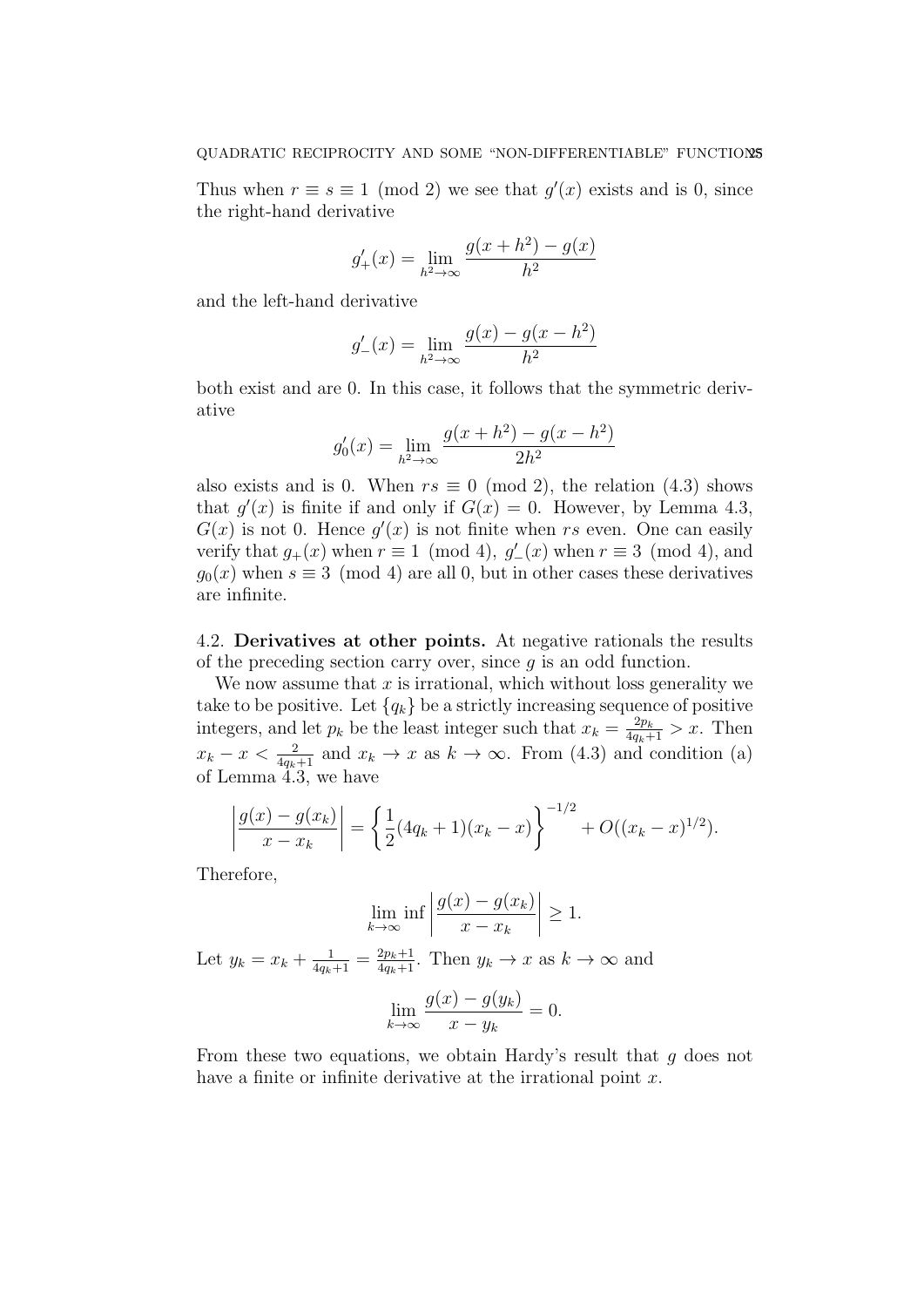In 1981, S. Itatsu [19] gave a short proof of the differentiability as well as a finer estimate of the function

$$
f(x) = \sum_{n=1}^{\infty} \frac{\sin n^2 x}{n^2}
$$

at points of rational multiple of  $\pi$ . Namely, he proved the following result.

Theorem 4.5. The function

$$
F(x) = \sum_{n=1}^{\infty} \frac{e^{in^2 \pi x}}{in^2 \pi}
$$

have the following behaviour near  $x = \frac{q}{r}$  $\frac{q}{p}$ , where  $p$  is a positive integer and q is an integer such that  $\frac{q}{p}$  is an irreducible fraction,

$$
F(x+h) - F(x) = R(p,q)p^{-1/2}e^{\frac{i\pi}{4}sgn} h|h|^{1/2}sgn h - \frac{h}{2} + O(|h|^{1/2})
$$

as  $h \to 0$  where sgn  $h = \frac{h}{h}$  $\frac{h}{|h|}$  if  $h \neq 0$ , sgn  $h = 0$  if  $h = 0$ , and  $R(p, q)$ is a constant defined by

$$
R(p,q) = \begin{cases} \left(\frac{q}{p}\right)e^{\frac{-\pi i}{4}(p-1)}, & \text{if } p \text{ is odd and } q \text{ even,} \\ \left(\frac{p}{|q|}\right)e^{\frac{\pi i}{4}q}, & \text{if } p \text{ is even and } q \text{ odd,} \\ 0, & \text{if } p \text{ and } q \text{ are odd,} \end{cases}
$$

with the Jacobi's symbol  $\left(\frac{p}{q}\right)$  $\frac{p}{q}$ .

# 5. Quadratic reciprocity and Riemann's function

Here we discuss the recent work of Chakraborty et.al [23] who gave a combined proof of both; that is the quadratic reciprocity law as well as the differentiability/non-differentiability of Riemann's function.

Let p be a natural number and  $\mathfrak{z} = h + i\epsilon \in \mathcal{H}$  tending to 0. We denote the upper half-plane by H. Also let for  $z \in \mathcal{H} \cup \mathbb{R}$ ,

$$
F(z) = \sum_{n=1}^{\infty} \frac{e^{\pi i n^2 z}}{\pi i n^2} = \frac{1}{2} \sum_{\substack{n=-\infty\\n \neq 0}}^{\infty} \frac{e^{\pi i n^2 z}}{\pi i n^2}.
$$

Let us denote by  $S(b, a)$  the quadratic Gauss sum defined by

$$
S(b, a) = \sum_{j=0}^{b-1} e^{2\pi i j^2 \frac{a}{b}}
$$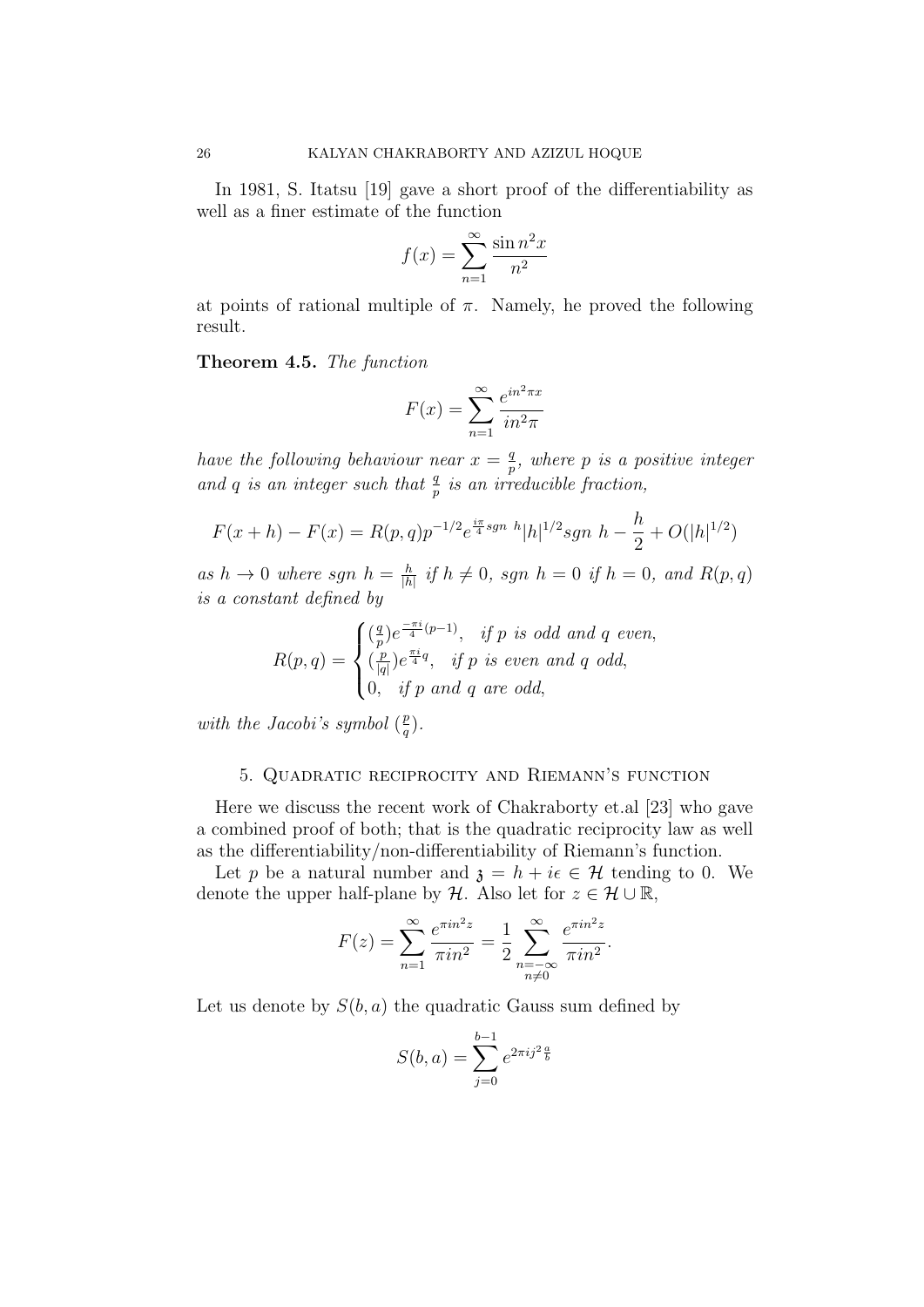for a natural number b. One extends the definition for non-zero integral values  $b$  by,

$$
S(b, a) = S(|b|, \operatorname{sgn}(b)a).
$$

We note that  $S(|b|, -a) = \overline{S(|b|, a)}$  and  $S(ka, kb) = S(a, b)$ .

We begin with the following result:

**Theorem 5.1.** For any integers  $p > 0$ , q we have

$$
F\left(\frac{2q}{p} + \mathfrak{z}\right) - F\left(\frac{2q}{p} + i\epsilon\right) = S(p, q)\frac{e^{-\pi i/4}}{p}\sqrt{\mathfrak{z}} - \frac{1}{2}h + O(\mathfrak{z}^2) \quad (5.1)
$$

where for a non-zero integer  $p$ , the coefficient is to be understood as  $S(|p|,sgn(p)q).$ 

Proof. Let b be an arbitrary real number. One can obtain by using Euler-Maclaurin summation formula as in Lemma 4 in [29] (the resulting integral can be evaluated as in [25] (Page 20–22)):

$$
\sum_{n=-\infty}^{\infty} e^{(b+pn)^2 i} = \frac{2\sqrt{\pi}}{p} e^{-\pi i/4} \sqrt{\mathfrak{z}} + O(\mathfrak{z})
$$
 (5.2)

where the branch of  $\sqrt{3}$  is chosen so that it is positive for  $\lambda > 0$ .

We integrate this along the line segment parallel to the real axis, say over  $[\mathbf{a}',\mathbf{b}]$  with  $\mathbf{a}-\mathbf{b}'=h$ . Now after separating the case  $(b,n)=(0,0)$ the integrated form of (5.2) becomes,

$$
h + \sum_{\substack{n=-\infty\\(n,b)\neq(0,0)}}^{\infty} \frac{e^{(b+pn)^2 i_3}}{i(b+pn)^2} - \sum_{\substack{n=-\infty\\(n,b)\neq(0,0)}}^{\infty} \frac{e^{(b+pn)^2 i(h'+i\epsilon)}}{i(b+pn)^2}
$$
  
= 
$$
\frac{2\sqrt{\pi}}{p} e^{-\pi i/4} \sqrt{3} + O(\mathfrak{z}^2).
$$
 (5.3)

This can be re-written as

$$
T(\mathfrak{z}) - T(i\epsilon) = \frac{2\sqrt{\pi}}{p} e^{-\pi i/4} \sqrt{\mathfrak{z}} - h(1 + o(1)) + O(\mathfrak{z}^2). \tag{5.4}
$$

Here

$$
T(\mathfrak{z}) = T(\mathfrak{z}, b) = \sum_{\substack{n = -\infty \\ (n, b) \neq (0, 0)}}^{\infty} \frac{e^{(b + pn)^2 i \mathfrak{z}}}{i(b + pn)^2}.
$$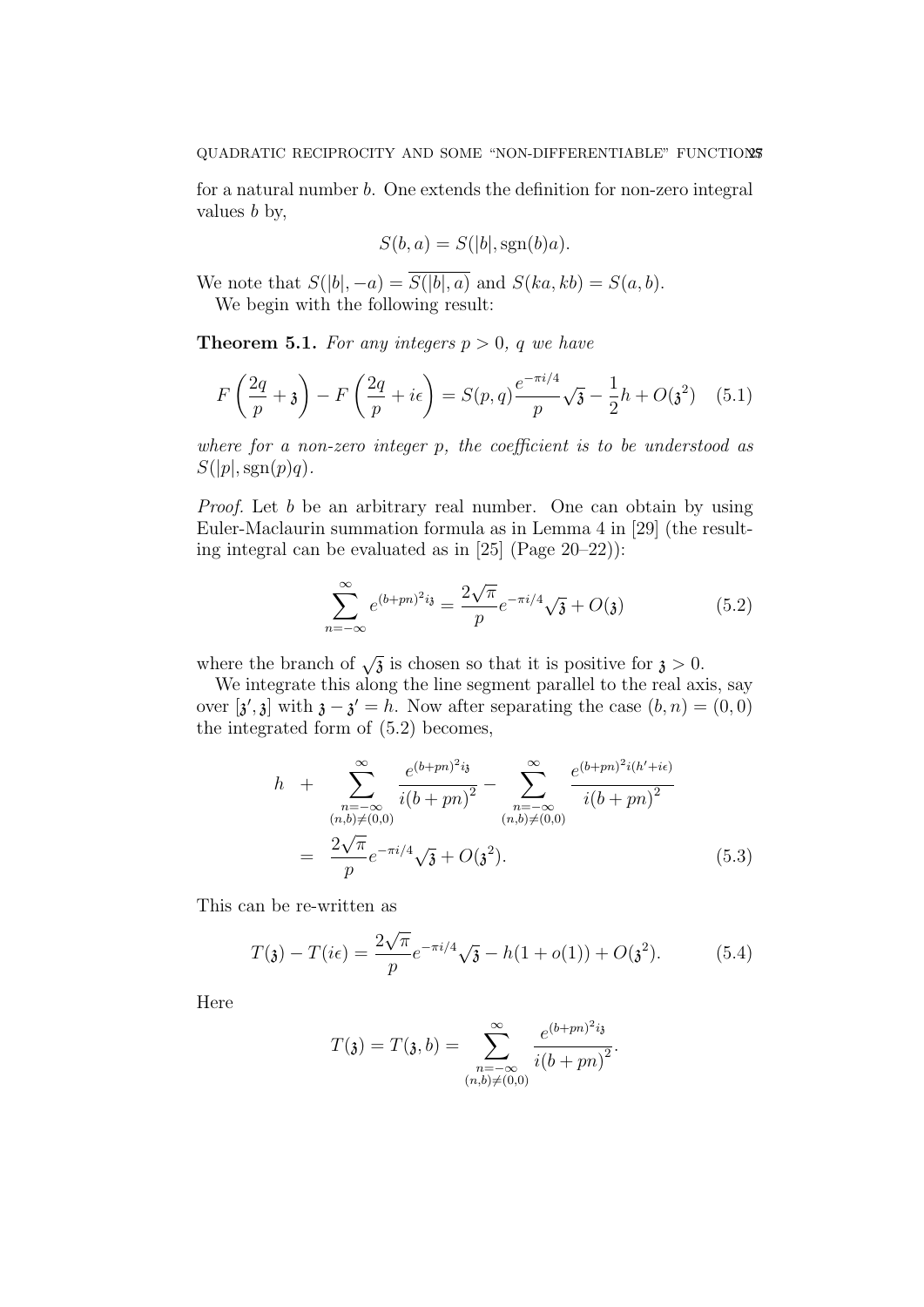Then by the decomposition into residue classes,

$$
F\left(\frac{2q}{p}+3\right) = \frac{1}{2} \sum_{\substack{n=-\infty \\ n\neq 0}}^{\infty} \frac{e^{\pi i n^2 \left(\frac{2q}{p}+3\right)}}{\pi i n^2}
$$
  

$$
= \frac{1}{2} \sum_{b=0}^{p-1} e^{2\pi i b^2 \frac{q}{p}} \sum_{\substack{n=b \pmod{q} \\ (n,b)\neq(0,0)}} \frac{e^{\pi i n^2 3}}{\pi i n^2}
$$
  

$$
= \frac{1}{2} \sum_{b=0}^{p-1} e^{2\pi i b^2 \frac{q}{p}} \frac{1}{\pi} T(\pi \mathfrak{z}, b).
$$

Now using  $(5.4)$ ,

$$
F\left(\frac{2q}{p}+3\right) = \frac{1}{2}\sum_{b=0}^{p-1} e^{2\pi i b^2 \frac{q}{p}} \frac{1}{\pi} \left(\frac{2\sqrt{\pi}}{p} e^{-\pi i/4} \sqrt{\pi} - \frac{1}{2}h + T(i\epsilon, b)\right) + O(\mathfrak{z}^2)
$$
  

$$
= \frac{1}{2}S(p,q)\left(\frac{2\sqrt{\pi}}{p}e^{-\pi i/4} \sqrt{\mathfrak{z}} - 3\right) + \frac{1}{2\pi}\sum_{b=0}^{p-1} e^{-2\pi i b^2 \frac{q}{p}}T(i\epsilon, b) + O(\mathfrak{z}^2)
$$
  

$$
= S(p,q)\left(\frac{1}{p}e^{-\pi i/4} \sqrt{\mathfrak{z}} - \frac{1}{2}h\right) + F\left(\frac{2q}{p} + i\epsilon\right) + O(\mathfrak{z}^2).
$$

In (5.3), the variable can be  $\frac{2q}{p} + \frac{1}{3}$  and  $\frac{2q}{p} + \frac{1}{3}$  and then instead of h we would have  $\lambda - \lambda'$ . This will be used in deriving (5.14).

The relation (5.1) in this form is essentially Theorem 1 of S. Itatsu [19] and from here non-differentiability of Riemann's function can be deduced. Indeed, let  $\mathfrak{z} = h + i\epsilon$  and let  $\epsilon \to 0^+$ , in which we have to pay attention to the sign sgn  $h$  of  $h$ . Then

$$
F\left(\frac{2q}{p} + h\right) - F\left(\frac{2q}{p}\right) = S(p,q)\frac{e^{-\pi i/4 \operatorname{sgn} h}}{p}\sqrt{|h|} - \frac{1}{2}h + O(h^2). \tag{5.5}
$$

Hence differentiability follows only in the case  $S(p, q) = 0$  with differential coefficient  $-\frac{1}{2}$  $\frac{1}{2}$ . This will be done in the next section appealing to Corollary 1. At the same time this is an elaboration of [29, (47)] (on to Coronary 1. At the same time this is an elaboration of [29, (47)] (on<br>the right-hand side of which the factor  $\sqrt{\pi}$  is to be deleted). Arguing as in [29] using the theta transformation formula, we may deduce the Landsberg-Schaar identity, from which the quadratic reciprocity may be deduced.

Remark 5.1. We would like to make a few comments on the work of J. J. Duistermaat [8]. In [8, p. 4,  $\ell\ell$ . 1-2] J. J. Duistermaat says that "this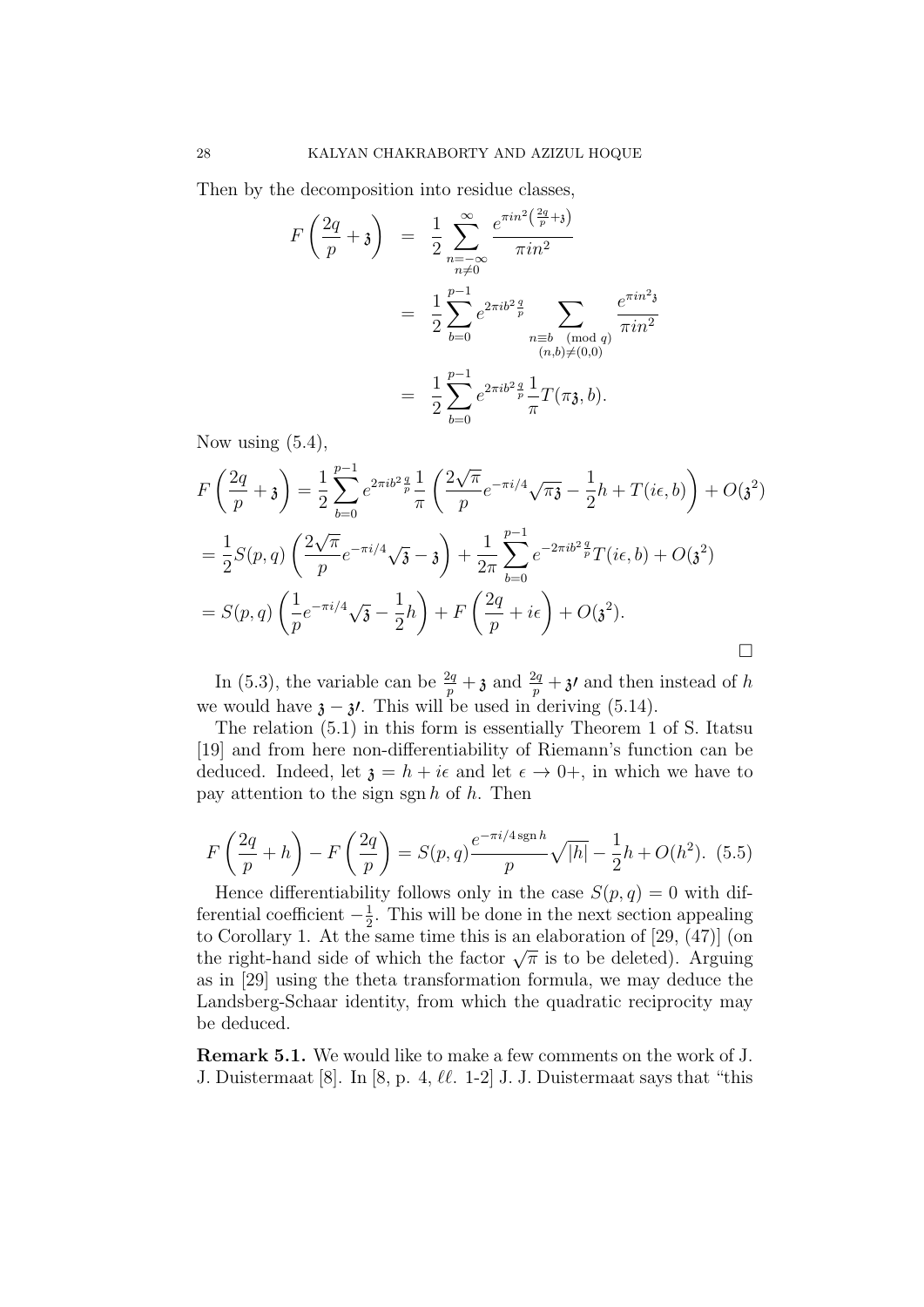self-similarity formula was just an integrated version of the well-known transformation formula (5.7)." By this [8, Theorem 4.2] is meant. The equation (3.4) (was already proved by Cauchy [5, pp.157-159]) [8] for  $r=\frac{q}{r}$  $\frac{q}{p}$  becomes

$$
\mu_{\gamma}(x) = e^{\frac{\pi}{4}m} p^{-\frac{1}{2}} (x - r)^{-\frac{1}{2}}
$$
  
=  $e^{\frac{\pi}{4}} p^{-1} S(2p, q) (x - r)^{-\frac{1}{2}}.$ 

Incorporating this in [8, (4.1)], we see that it refers to the case  $S(2p, q)$ of our Theorem 5.1. Hence by Corollary 1, differentiability of Riemann's function can be read off.

Further on [8, p. 9,  $\ell$  7 from below] the relation (47) in [29] is stated in the form

$$
\Theta\left(\frac{2q}{2p} + i\epsilon\right) \sim \frac{1}{p\sqrt{\epsilon}}S(2p, q), \quad \epsilon \to 0 + .
$$

Thus, we could say that [8] also gives material to deduce the reciprocity law. In [8, Theorem 3.4] Duistermaat states that

$$
\Theta(z) = \begin{cases} \Theta(\gamma z) e^{\frac{\pi i}{4}p} \left(\frac{-q}{p}\right) p^{-\frac{1}{2}} (z-r)^{-\frac{1}{2}} & p \text{ odd} \\ \Theta(\gamma z) e^{\frac{\pi i}{4}(q+1)} \left(\frac{p}{|q|}\right) p^{-\frac{1}{2}} (z-r)^{-\frac{1}{2}} & q \text{ odd} \end{cases}
$$
(5.6)

From (5.6), the reciprocity law follows. However, it is used in its proof and thus unfortunately this does not lead to the proof of reciprocity law.

5.1. Reciprocity law. The well-knwon law of quadratic reciprocity has had numerous proofs. Gauss, who first discovered the law, gave several proofs in his book, Disquitiones Arithmeticae. We recall the statement of the law of quadratic reciprocity. For a given pair of distinct primes p and q, one can define the Legendre symbol  $\binom{p}{q}$  $\binom{p}{q}$  to be  $+1$ if the quadratic congruence  $x^2 \equiv p \pmod{q}$  has a solution; the symbol to be −1 if the quadratic congruence has no solution.

Theorem 5.2 (Quadratic Reciprocity Law).

$$
\left(\frac{p}{q}\right)\left(\frac{q}{p}\right) = (-1)^{\frac{p-1}{2} \cdot \frac{q-1}{2}}.
$$

This theorem is remarkable in many ways, the most notable being the relationship between the solvability of the congruence  $x^2 \equiv q \pmod{p}$ to that of the congruence  $x^2 \equiv p \pmod{q}$ . Let us denote for  $z \in \mathcal{H}$ ,

$$
\Theta(z) = \sum_{n=-\infty}^{\infty} e^{\pi i n^2 z} = 1 + 2 \sum_{n=1}^{\infty} e^{\pi i n^2 z}
$$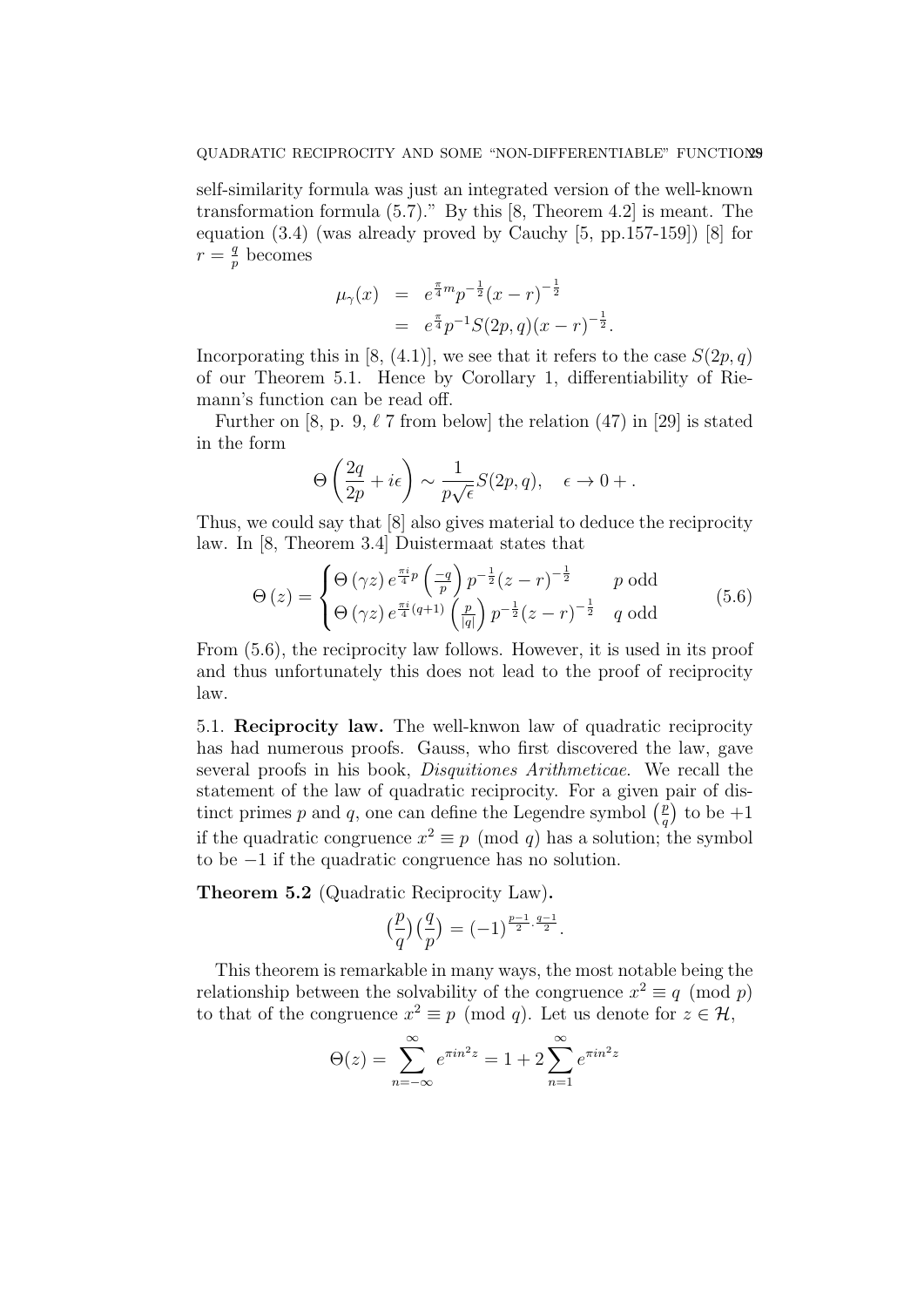and then the classical theta-function for  $Re z > 0$  is

$$
\theta(z) = \Theta(iz) = \sum_{n=-\infty}^{\infty} e^{-\pi n^2 z}.
$$

At this point, we note down the theta - transformation formula:

$$
\Theta(z) = e^{\frac{\pi i}{4}} z^{-\frac{1}{2}} \Theta\left(-\frac{1}{z}\right). \tag{5.7}
$$

We now prove the reciprocity law.

**Theorem 5.3.** Let  $p \in \mathbb{N}$  and  $(0 \neq)q \in \mathbb{Z}$ . Then

$$
S(p,q) = e^{\frac{\pi}{4} \text{sgn}(q)i} \left(\frac{p}{2|q|}\right)^{1/2} S(4|q|, -\text{sgn}(q)p).
$$

*Proof.* Let us first note that  $F(z)$  is essentially the integral of  $\Theta(z)$ :

$$
\int_0^z \theta(-iz) dz = \int_0^z \Theta(z) dz
$$
  
=  $z + 2 \left( \sum_{n=1}^\infty \frac{e^{\pi i n^2 z}}{\pi i n^2} - \sum_{n=1}^\infty \frac{e^{\pi i n^2 z}}{\pi i n^2} \right)$   
=  $z + 2(F(z) - F(0)).$  (5.8)

In particular, for  $z = x + u + i\epsilon \in \mathbb{C}$  (with  $\epsilon > 0$ ) and  $u \in (0, h)$ , the above relation (5.8) becomes

$$
\int_{x}^{x+h} \theta(\epsilon - iu) du = \int_{x+i\epsilon}^{x+h+i\epsilon} \Theta(z) dz
$$
  
=  $h + 2(F(x+h+i\epsilon) - F(x+i\epsilon)).$  (5.9)

The theta-transformation formula (5.7) with  $y > 0$  gives

$$
\theta(y - iu) = e^{\frac{\pi}{4}i} \frac{1}{\sqrt{u + iy}} \theta\left(\frac{i}{u + iy}\right)
$$

$$
= e^{\frac{\pi}{4}i} \frac{1}{\sqrt{u + iy}} \sum_{n = -\infty}^{\infty} e^{\frac{i\pi n^2}{u + iy}}.
$$

We now make the following change of variable:

$$
\frac{i}{u+i\epsilon}=\frac{i}{x+v+i\epsilon}=\tau+\frac{1}{x}i
$$

i.e.,

$$
\tau = \frac{\epsilon - iv}{x(x + v + i\epsilon)} \sim \frac{\epsilon - iv}{x^2}.
$$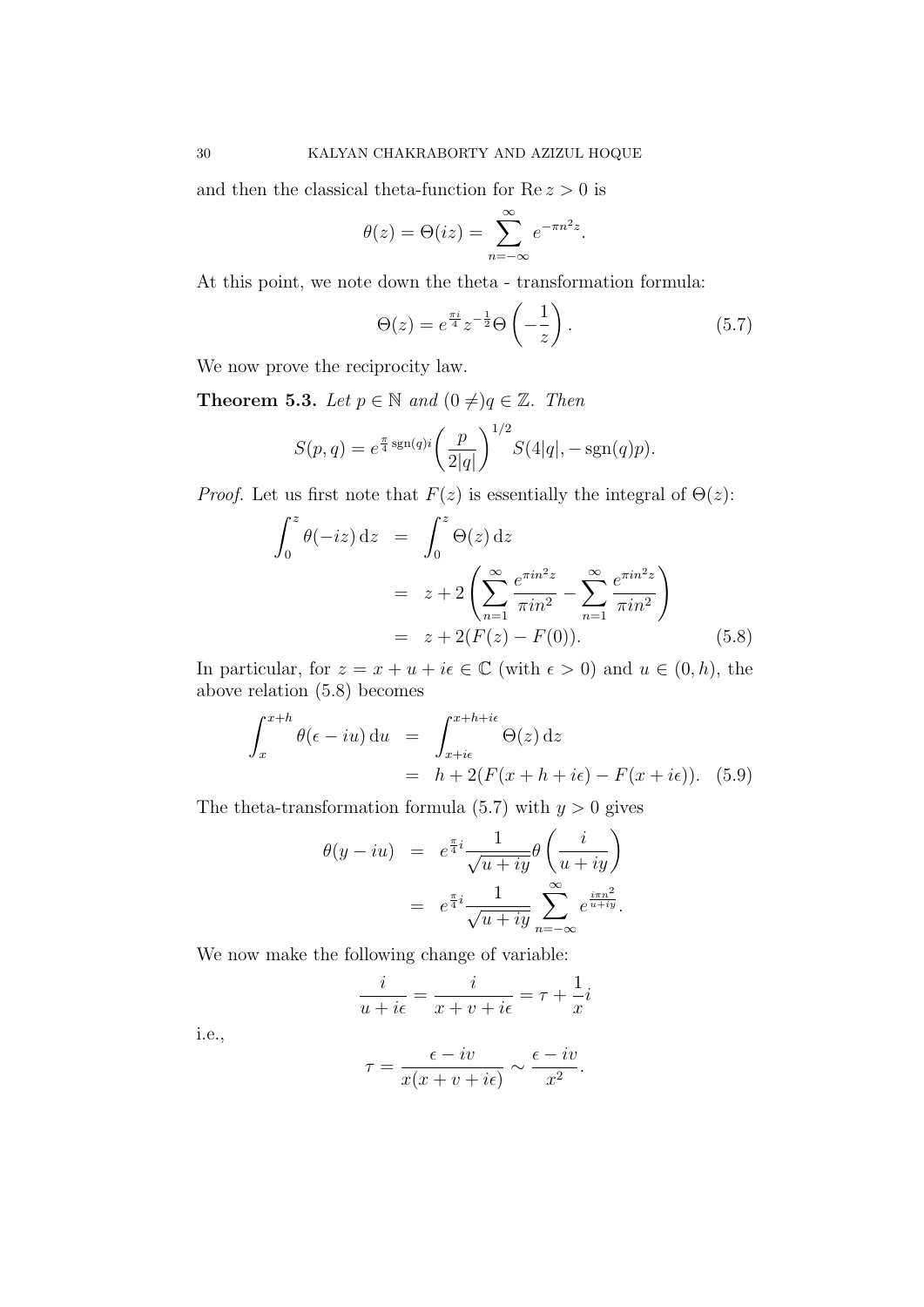Now with this change the integral in (5.9) becomes

$$
\int_{x}^{x+h} \theta(\epsilon - iu) du = -ie^{\pi/4} \int_{\frac{i}{x+h+i\epsilon} - \frac{i}{x}}^{\frac{i}{x+i\epsilon} - \frac{i}{x}} \frac{1}{(\tau + \frac{1}{x}i)^{\frac{3}{2}}} \theta\left(\tau + \frac{1}{x}i\right) d\tau. (5.10)
$$

The following relation is useful (which is in fact equivalent to (5.9)) in applying integration by parts:

$$
\int \theta \left(\tau + \frac{i}{x}\right) du = \tau - 2iF\left(-\frac{1}{x} + i\tau\right) + C.
$$

Using this, we may evaluate (5.10) and it becomes

$$
\int_{\frac{i}{x+hi} - \frac{i}{x}}^{\frac{i}{x+hi} - \frac{i}{x}} \frac{1}{(\tau + \frac{1}{x}i)^{\frac{3}{2}}} \theta\left(\tau + \frac{1}{x}i\right) d\tau
$$
\n
$$
= \left[ (\tau + \frac{i}{x})^{3/2} \left(\tau - 2iF\left(-\frac{1}{x} + i\tau\right)\right) \right]_{\frac{i}{x+hi} - \frac{i}{x}}^{\frac{i}{x+h+ie} - \frac{i}{x}}
$$
\n
$$
= \left(\frac{x+h+ie}{i}\right)^{3/2} \left(\frac{i}{x+h+ie} - \frac{i}{x} - 2iF\left(-\frac{1}{x+h+ie}\right)\right)
$$
\n
$$
- \left(\frac{x+ie}{i}\right)^{3/2} \left(\frac{i}{x+ie} - \frac{i}{x} - 2iF\left(-\frac{1}{x+ie}\right)\right) + O(h). \quad (5.11)
$$

At this point, we note that

$$
\frac{-1}{x+h+i\epsilon} = -\frac{1}{x} + \frac{1}{x^2}(\mathfrak{z}(1+o(1))).\tag{5.12}
$$

Using  $(5.12)$ , the main term in  $(5.11)$  is

$$
-2e^{\frac{\pi}{4}i}\left((x+h+i\epsilon)^{3/2}F\left(-\frac{1}{x+h+i\epsilon}\right)-(x+i\epsilon)^{3/2}F\left(-\frac{1}{x+i\epsilon}\right)\right)
$$
  
=  $2e^{\frac{\pi}{4}i}(x+i\epsilon)^{3/2}\left(F\left(-\frac{1}{x}+\frac{1}{x^2}\mathfrak{z}'\right)-F\left(-\frac{1}{x}+\frac{1}{x^2}\epsilon'\right)\right)+O(h),$  (5.13)

where we have used

$$
\mathfrak{z}' = \mathfrak{z}(1 + o(1))
$$
 and  $\epsilon' = \epsilon(1 + o(1)).$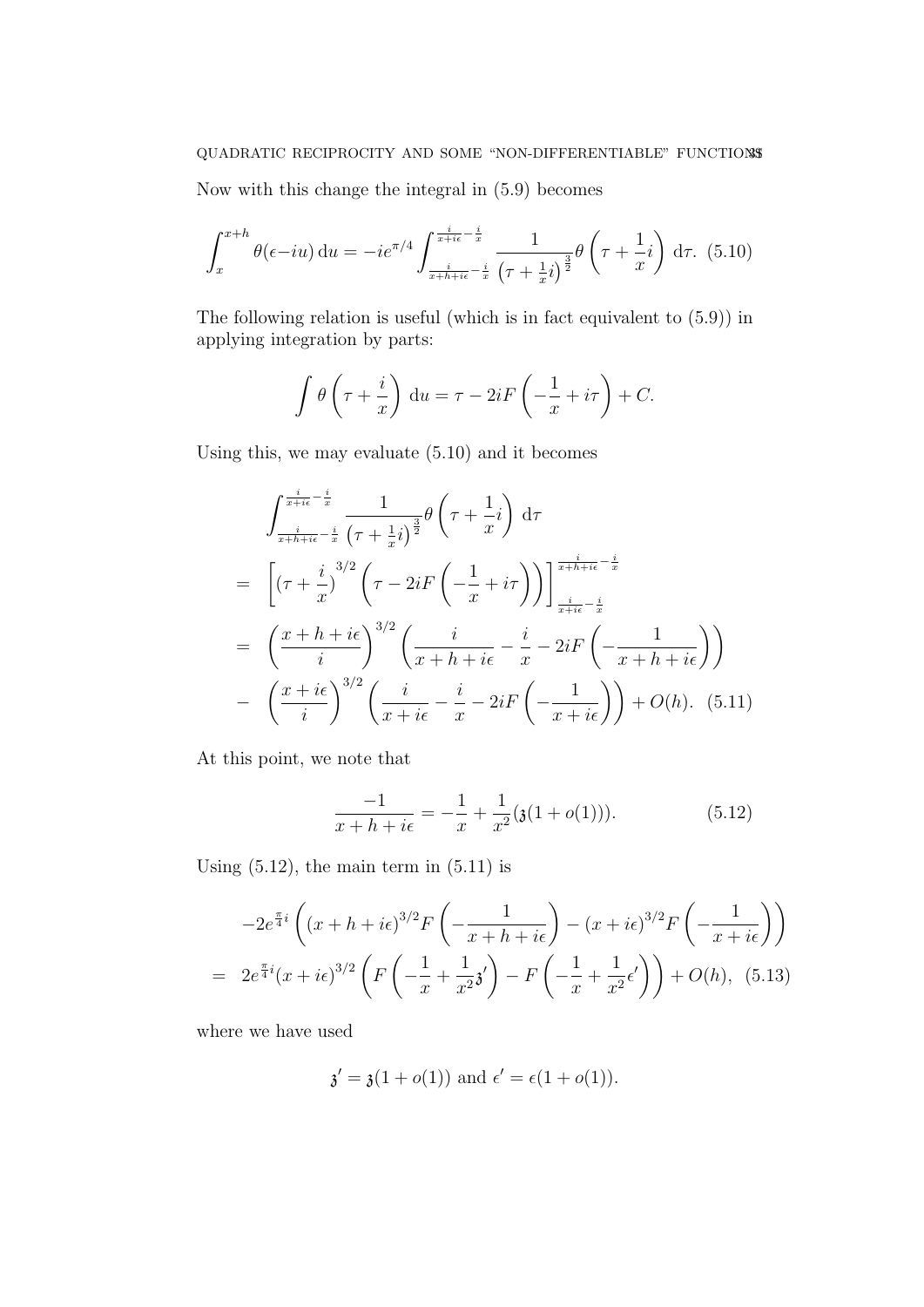Now we specify  $x=\frac{2q}{n}$  $\frac{2q}{p}$  and apply Theorem 5.1. Under this specification (5.13) takes the shape

$$
= 2e^{\frac{\pi}{4}i} \left(\frac{2q}{p} + i\epsilon\right)^{3/2} \left(F\left(-\frac{2p}{4q} + \left(\frac{p}{2q}\right)^2 i'\right) - F\left(-\frac{2p}{4q} + \left(\frac{p}{2q}\right)^2 \epsilon'\right)\right) + O(h)
$$
  
\n
$$
= 2e^{\frac{\pi}{4}i} \left(\frac{2q}{p} + i\epsilon\right)^{3/2} S(4q, -p)e^{-\frac{\pi}{4}i} \frac{1}{4|q|} \left|\frac{p}{2q}\right| \sqrt{3'} + O(h)
$$
  
\n
$$
= \left(\frac{p}{2|q|}\right)^{1/2} \frac{1}{p} S(4|q|, -\text{sgn}(q)p) \sqrt{3'} + O(h).
$$

Now on letting  $\epsilon \to 0$ , we get the desired result.

We must have, correspondingly to [29,  $(52)$ ]

**Theorem 5.4.** For  $p \in \mathbb{N}, 0 \neq q \in \mathbb{Z}$ , we have the reciprocity law

$$
S(p,q) = e^{\frac{\pi}{4}\operatorname{sgn}(q)i} \left(\frac{p}{2|q|}\right)^{1/2} S(4|q|, -\operatorname{sgn}(q)p). \tag{5.14}
$$

As a corollary we note that:

Corollary 1. Let  $x = \frac{q}{n}$  $\frac{q}{p}$  be of the form  $\frac{2A+1}{2B+1}$ , i.e. p, q both being odd. Then

$$
R(2A + 1, 2B + 1) = S(2p, q) = 0
$$
\n(5.15)

where  $R$  is the coefficient in the forthcoming Eq.  $(5.16)$ .

Proof.

$$
S(2p,q) = e^{\frac{\pi}{4}i} \left(\frac{p}{2|q|}\right)^{1/2} S(4|q|, 2 \operatorname{sgn}(q)p)
$$
  
=  $e^{\frac{\pi}{2}i} \left(\frac{p}{2|q|}\right)^{1/2} \left(\frac{4|q|}{2|2p|}\right)^{1/2} S(4 \cdot 2p, 2 \operatorname{sgn}(q)|q|)$   
=  $e^{\frac{\pi}{2}i} \frac{p}{|q|} \sqrt{\operatorname{sgn}(q) S(2p, \operatorname{sgn}(q)|q|)}.$ 

We now conclude (5.15) by simply noting that  $sgn(q)|q| = q$ .

Remark 5.2. The relation (5.14) leads to the so-called 'Landsberg-Schaar' identity (see [29, (5)]) if we take p and q to be co-prime positive integers. This is

$$
\frac{1}{\sqrt{p}}\sum_{j=0}^{p-1}e^{2\pi ij^2\frac{q}{p}}=\frac{e^{\frac{\pi}{4}}i}{\sqrt{2q}}\sum_{j=0}^{2q-1}e^{2\pi ij^2\frac{p}{2q}}.
$$

The following result will be required to complete the proof of the differentiability of Riemann's function.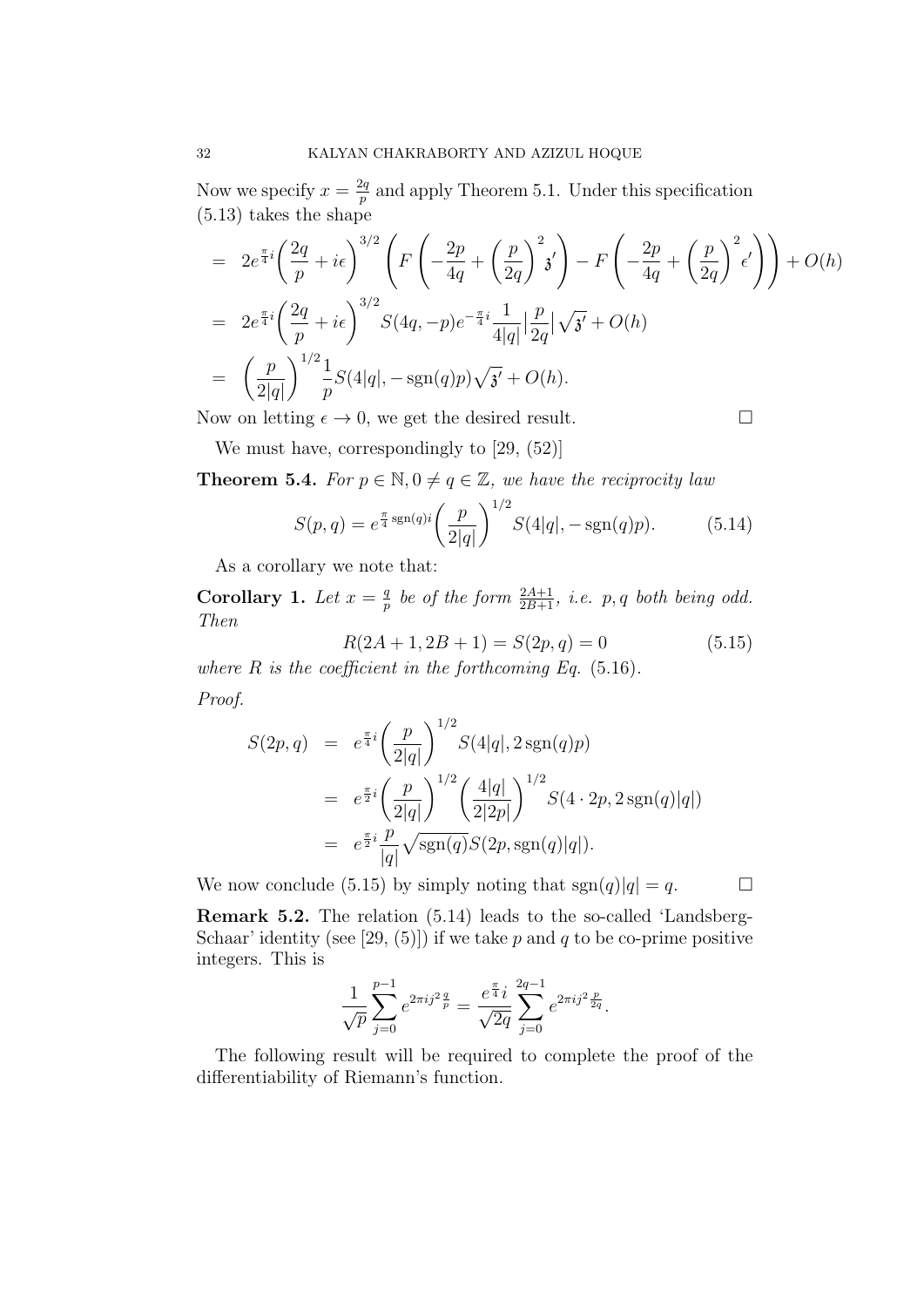**Lemma 5.1.** For a natural number  $p$ ,

$$
S(p,q) = \varepsilon(p) \left(\frac{q}{p}\right) \sqrt{p}
$$

where  $\left(\frac{q}{n}\right)$  $\left(\frac{q}{p}\right)$  indicates the Jacobi symbol and

$$
\varepsilon(p) = \begin{cases} 1 & p \equiv 1 \bmod 4 \\ i & p \equiv 3 \bmod 4 \end{cases}
$$

We are now ready to state a seemingly more general version of Theorem 5.1. This implies differentiability of Riemann's function at the rational point  $\frac{2A+1}{2B+1}$  on putting  $\mathfrak{z} = h + i\epsilon$  and  $\epsilon \to +0$ . We note that similar result is also obtained in [8, Theorem 4.2].

# Corollary 2.

$$
F\left(\frac{q}{p}+\mathfrak{z}\right)-F\left(\frac{q}{p}+i\epsilon\right)=R(p,q)\frac{e^{-\pi i/4}}{p}\sqrt{\mathfrak{z}}-\frac{1}{2}h+O(\mathfrak{z}^2),
$$

where

$$
R(p, 2q) = S(p, q) = \varepsilon(p) \left(\frac{q}{p}\right) \sqrt{p},
$$
  
\n
$$
R(2p, q) = S(4p, q) = e^{\frac{\pi}{4}i} \sqrt{2p} \left(\frac{-p}{q}\right)
$$
  
\n
$$
R(2B + 1, 2A + 1) = 0.
$$
\n(5.16)

*Proof.* Only the case  $R(2p, q)$  needs to be considered (by Corollary 1). Now by (5.14) we have,

$$
R(2p, q) = S(4p, q) = e^{\frac{\pi}{4}i} \left(\frac{4p}{2|q|}\right)^{1/2} S(4|q|, -4\operatorname{sgn}(q)p)
$$
  
=  $e^{\frac{\pi}{4}i} \left(\frac{2p}{|q|}\right)^{1/2} S(|q|, -\operatorname{sgn}(q)p)$   
=  $e^{\frac{\pi}{4}i} \left(\frac{2p}{|q|}\right)^{1/2} \sqrt{|q|} \varepsilon(|q|) \left(\frac{-\operatorname{sgn}(q)p}{|q|}\right)$   
=  $e^{\frac{\pi}{4}i} \sqrt{2p} \left(\frac{-p}{q}\right).$ 

 $\Box$ 

Remark 5.3. We make a historical remark on Riemann's function. [4] contains an almost complete list of references up to 1986. One addition is a correction to [32] in 1983. After this, the review of [13] contains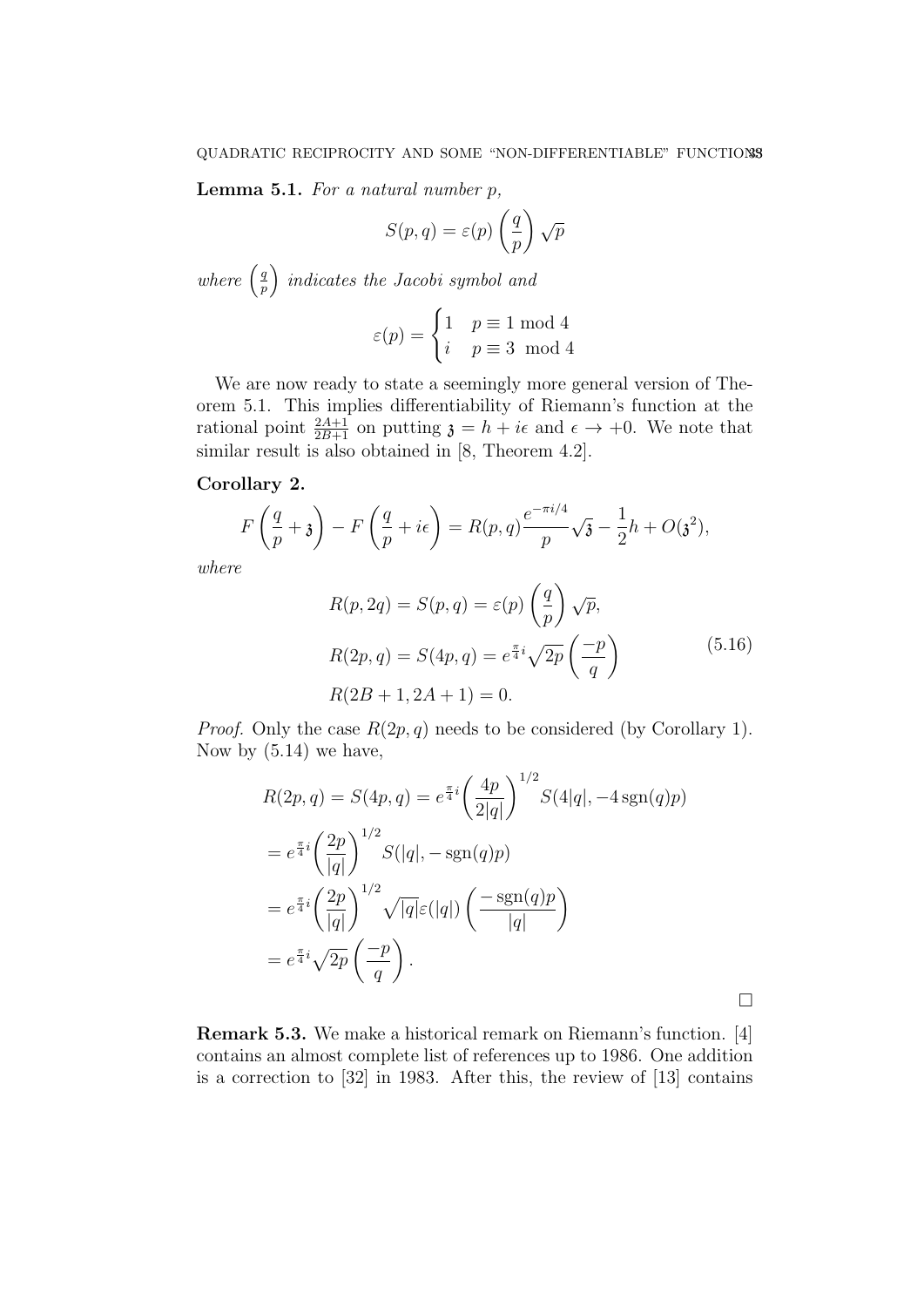an almost complete list after [4] except for [28] (esp. 619 ) and [33]. Among the papers listed in the review of [13], we mention [18] and [21] for consideration from the point of wavelets and [8] for self-similarity.

#### **REFERENCES**

- [1] S. Bernstain, Sur la convergence absolue des séries trigonométriques, Communications de la Société mathématique de Kharkow, 14 (1914), 139–144.
- [2] P. du Bois-Raymond, Versuch einer classification der willkürlichen functionen reeller argumente nch ihren Anderungen in den kleinsten intervallen, J. für Mathematik, 79 (1875), 28.
- [3] T. J. Bromwich, Infinite Series, pp. 490-491; Dini, Grundlagen, pp. 205 et seq.; Hobson, Functions of a real variable, pp. 620 et seq.
- [4] P. L. Butzer and E. L. Stark, "Riemann's example" of a continuous nondifferentiable function in the light of two letters (1865) of Christoffel to Prym, Bull. Soc. Math. Belg. Sèr. A  $38$  (1986), 45–73.
- [5] A. L. Cauchy, Methode simple et nouvelle pour la determination complete des sommes alternee, formees avec les racines primitives des equattions binomes J. Math. Pure Appl. (Liouvilee) 5 (1840), 154–183.
- [6] J. S. Darboux, M´emoire sur les fonctions discontinues, Annales del' Ecole Normale, ser 2, 4 (1875), 57–112.
- [7] U. Dini, Sulle funzioni finite continue di variabili reali che non hanno mai derivata [On finite continuous functions of real variables that have no derivatives], Atti Reale Accad. Lineci S'er 3, 1, (1877), 130–133 (Italian).
- [8] J. J. Duistermaat, Self-similarity of "Riemann's non-differentiable function", Nieuw Arch. Wisk. 9 (1991), 303–337.
- [9] P. Fatou, Séries trigonométriques et s $(e)$ ries de Taylor, Acta, Math., 9 (1906). 335-400.
- [10] G. Faber, Einfaches beispiel einer stetigen nirgends differentiirbaren funktion, Jahresbericht der Deutschen Mathe. Ver., 16 (1907), 538–540.
- [11] J. Gerver, The differentiability of the Riemann function at certain rational multiples of  $\pi$ , *Amer. J. Math.* **92** (1970), 33–55.
- [12] J. Gerver, More on the differentiability of the Riemann function, Amer. J. Math. 93 (1970), 33–41.
- [13] J. Gerver, On cubic lacunary Fourier series, Trans. Amer. Math. Soc. 355 (2003), 4297–4347.
- [14] G. H. Hardy, Weierstrass non-differentiable functions, Trans. Amer. Math. Soc. 17 (1916), 301–325.
- [15] G. H. Hardy and J. E. Littlewood, Some problems of diophantine approximation (II), Acta Math., **37** (1914), 193-238.
- [16] G. H. Hardy, A theorem concerning Taylor series, Quarterly J. Math., 44 (1913), 147-160.
- [17] G. H. Hardy and J. E. Littlewood, Contributions to the arithmetic theory of series, Proc. London Math. Soc., Ser. 2, 11 (1912), 411-478.
- [18] M. Holschneider and P. Tchamichian, Pointwise analysis of Riemann's non differentiable function, Invent. Math. 105 (1991), 157–275.
- [19] S. Itatsu, Differentiability of Riemann's function, Proc. Japan Acad. Ser. A Math. Sci. **57** (1981), 492-495.